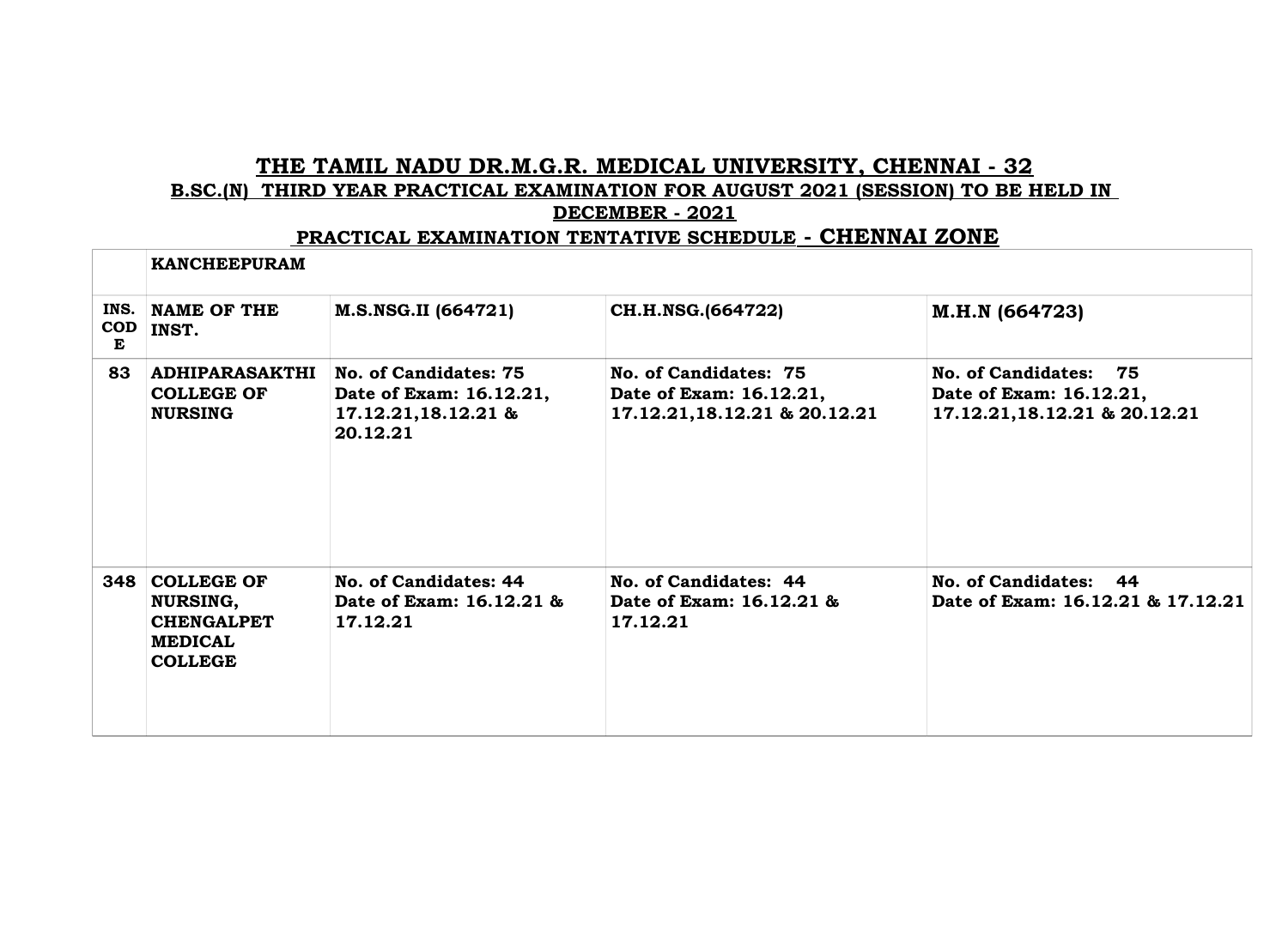| 378 | KARPAGA<br><b>VINAYAGA</b><br><b>COLLEGE OF</b><br><b>NURSING,</b> | No. of Candidates: 39<br>Date of Exam: 20.12.21 &<br>21.12.21 | No. of Candidates: 39<br>Date of Exam: 20.12.21 &<br>21.12.21 | <b>No. of Candidates:</b><br>39<br>Date of Exam: 20.12.21 & 21.12.21 |
|-----|--------------------------------------------------------------------|---------------------------------------------------------------|---------------------------------------------------------------|----------------------------------------------------------------------|
| 287 | <b>PADMASREE</b><br><b>COLLEGE OF</b><br><b>NURSING</b>            | No. of Candidates: 45<br>Date of Exam: 26.12.21 &<br>27.12.21 | No. of Candidates: 45<br>Date of Exam: 26.12.21 &<br>27.12.21 | No. of Candidates: 45<br>Date of Exam: 26.12.21 & 27.12.21           |
|     | 310 RAJALAKSHMI<br><b>COLLEGE OF</b><br><b>NURSING</b>             | No. of Candidates: 39<br>Date of Exam: 20.12.21 &<br>21.12.21 | No. of Candidates: 39<br>Date of Exam: 20.12.21 &<br>21.12.21 | No. of Candidates:<br>39<br>Date of Exam: 20.12.21 & 21.12.21        |
| 295 | <b>SRI SANTHOSHI</b><br><b>COLLEGE OF</b><br><b>NURSING</b>        | No. of Candidates: 41<br>Date of Exam: 20.12.21 &<br>21.12.21 | No. of Candidates: 41<br>Date of Exam: 20.12.21 &<br>21.12.21 | No. of Candidates: 42<br>Date of Exam: 20.12.21 & 21.12.21           |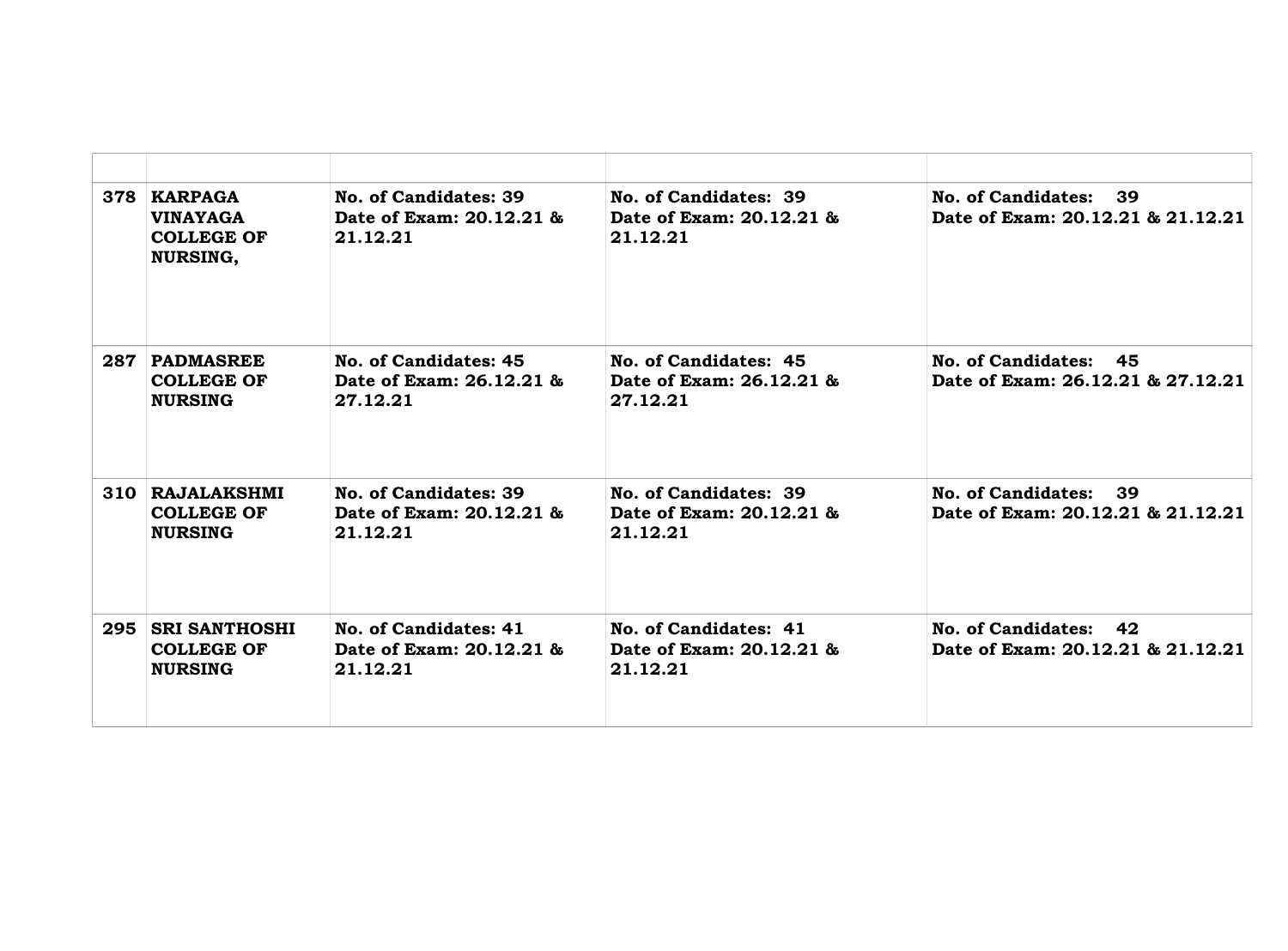| 238 VENKATESWARA                                       | No. of Candidates: 25<br><b>NURSING COLLEGE Date of Exam:22.12.21</b>   | No. of Candidates: 25<br>Date of Exam: 23.12.21                         | No. of Candidates: 25<br>Date of Exam: 24.12.21                         |
|--------------------------------------------------------|-------------------------------------------------------------------------|-------------------------------------------------------------------------|-------------------------------------------------------------------------|
| 622 BON SECOURS<br><b>COLLEGE OF</b><br><b>NURSING</b> | No. of Candidates: 40<br>Date of Exam: 23.12.21 &<br>24.12.21           | No. of Candidates: 40<br>Date of Exam: 24.12.21 &<br>25.12.21           | o. of Candidates: 40<br>Date of Exam: 23.12.21 & 25.12.21               |
| 679 TAGORE COLLEGE<br>OF NURSING                       | No. of Candidates: 70<br>Date of Exam: 21.12.21,<br>22.12.21 & 23.12.21 | No. of Candidates: 70<br>Date of Exam: 21.12.21, 22.12.21<br>& 23.12.21 | No. of Candidates: 70<br>Date of Exam: 21.12.21, 22.12.21<br>& 23.12.21 |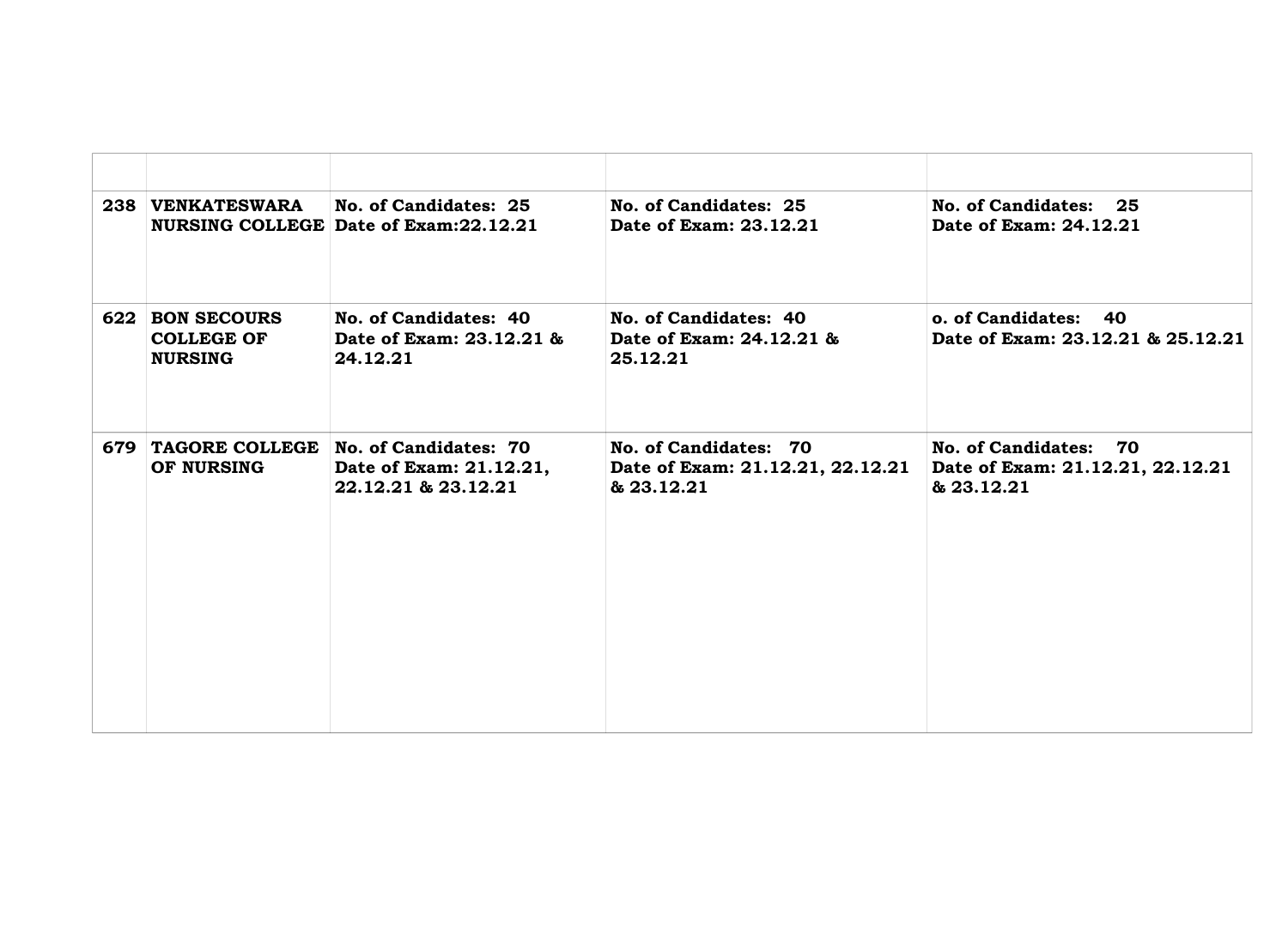| <b>CHENNAI COLLEGES</b>           |                                                                                               |                                                                                               |                                                                                                         |
|-----------------------------------|-----------------------------------------------------------------------------------------------|-----------------------------------------------------------------------------------------------|---------------------------------------------------------------------------------------------------------|
| $352$ ANNAI<br>OF NURSING,        | No. of Candidates: 24<br>VEILANKANN'S CO. Date of Exam: 21.12.21                              | No. of Candidates: 24<br>Date of Exam: 22.12.21                                               | No. of Candidates: 24<br>Date of Exam: 23.12.21                                                         |
| 128 APOLLO COLLEGE<br>OF NURSING, | No. of Candidates: 100<br>Date of Exam:<br>20.12.21,21.12.21,22.12.21,<br>23.12.21 & 24.12.21 | No. of Candidates: 100<br>Date of Exam:<br>20.12.21,21.12.21,22.12.21,<br>23.12.21 & 24.12.21 | No. of Candidates:<br><b>100</b><br>Date of Exam:<br>20.12.21,21.12.21,22.12.21,<br>23.12.21 & 24.12.21 |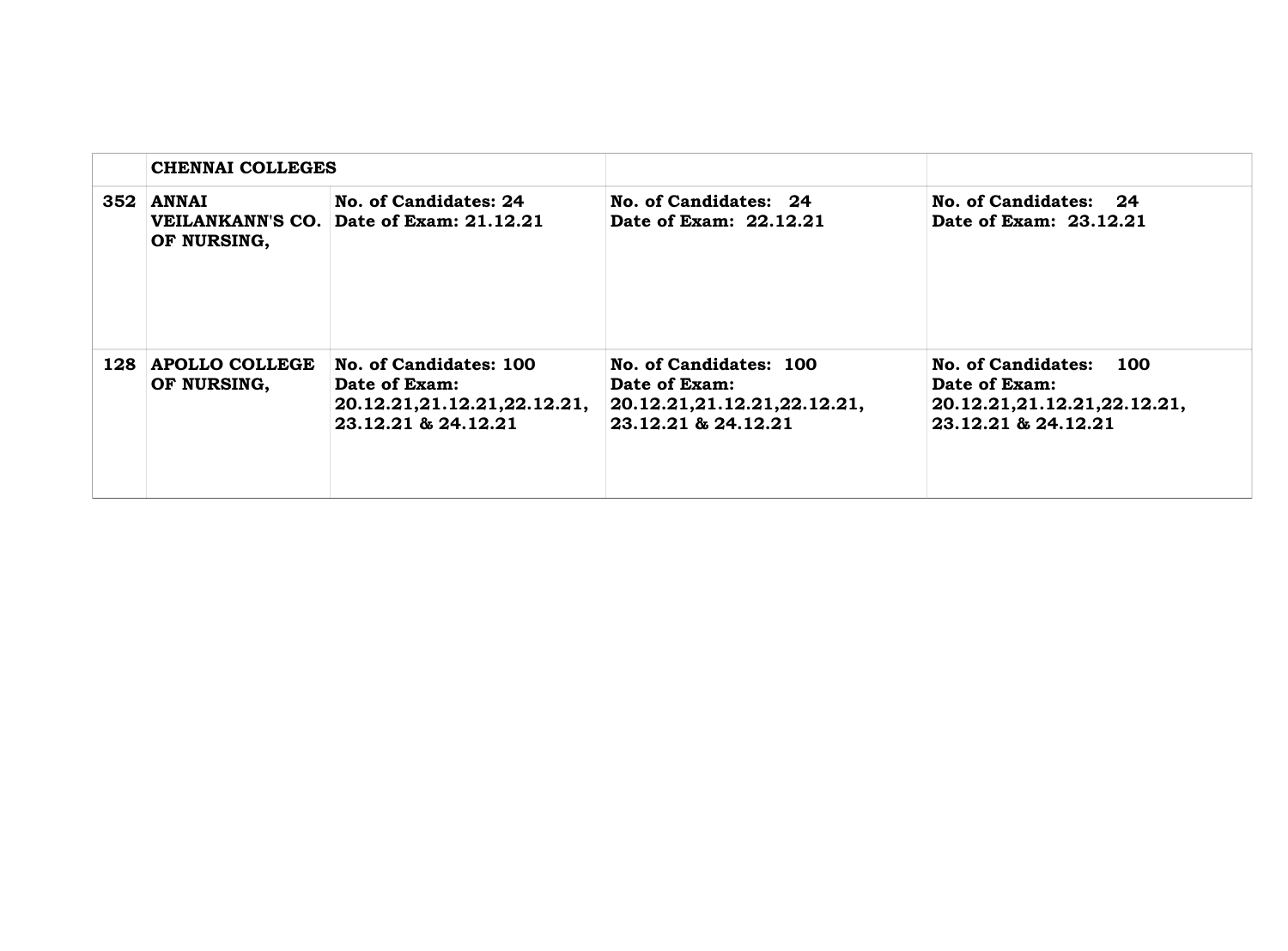|           | 163 CON, MADRAS<br><b>MEDICAL</b><br><b>COLLEGE</b><br>$\ddot{}$ | No. of Candidates: $47+8 = 55$<br>Date of Exam: 16.12.21,<br>17.12.21 & 18.12.21 | No. of Candidates: $47+8 = 55$<br>Date of Exam: 16.12.21, 17.12.21<br>& 18.12.21 | No. of Candidates: $47+7 = 54$<br>Date of Exam: 16.12.21, 17.12.21<br>& 18.12.21 |
|-----------|------------------------------------------------------------------|----------------------------------------------------------------------------------|----------------------------------------------------------------------------------|----------------------------------------------------------------------------------|
| $\ddot{}$ | 335   SREE SASTHA<br><b>COLLEGE OF</b><br><b>NURSING</b>         |                                                                                  |                                                                                  |                                                                                  |
|           | 546 CSI KALYANI CON                                              | No. of Candidates: 32<br>Date of Exam: 20.12.21 &<br>21.12.21                    | No. of Candidates: 32<br>Date of Exam: 20.12.21 &<br>21.12.21                    | No. of Candidates: 32<br>Date of Exam: 20.12.21 & 21.12.21                       |
|           | 551 HINDU MISSION<br><b>CON</b>                                  | No. of Candidates: 25<br>Date of Exam: 22.12.21                                  | No. of Candidates: 25<br>Date of Exam: 23.12.21                                  | No. of Candidates: 25<br>Date of Exam: 24.12.21                                  |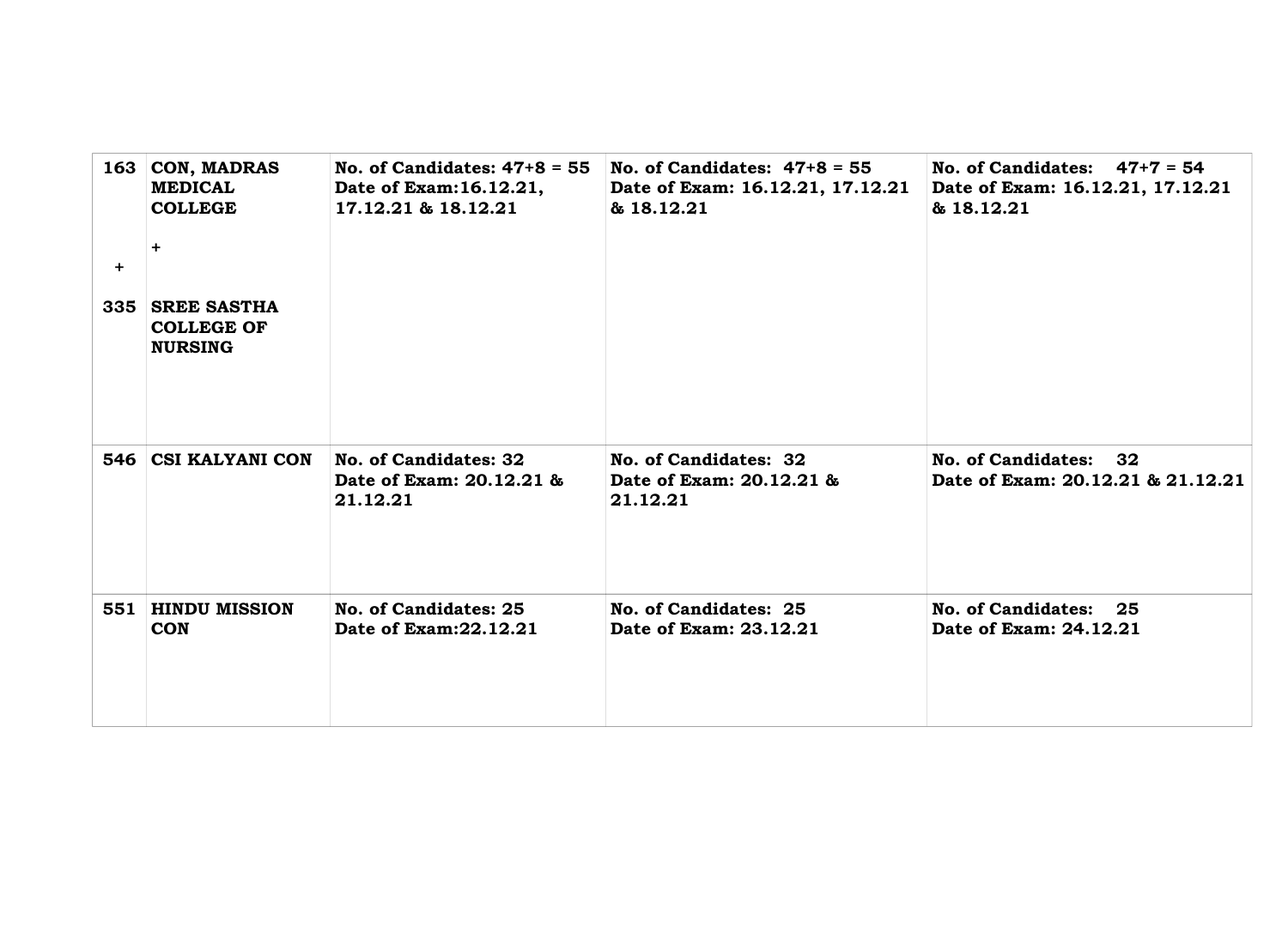|     | $050$ M.A.<br><b>CHIDAMBARAM</b><br>COL. OF NURSING,                      | No. of Candidates: 49<br>Date of Exam: 22.12.21,<br>23.12.21 & 24.12.21 | No. of Candidates: 49<br>Date of Exam: 22.12.21, 23.12.21<br>& 24.12.21 | No. of Candidates: 49<br>Date of Exam: 22.12.21, 23.12.21<br>& 24.12.21 |
|-----|---------------------------------------------------------------------------|-------------------------------------------------------------------------|-------------------------------------------------------------------------|-------------------------------------------------------------------------|
|     | <b>MOHAMED</b><br>$218$ SATHAK A J<br><b>COLLEGE OF</b><br><b>NURSING</b> | No. of Candidates: 34<br>Date of Exam: 16.12.21 &<br>17.12.21           | No. of Candidates: 34<br>Date of Exam: 16.12.21 &<br>17.12.21           | No. of Candidates: 34<br>Date of Exam: 16.12.21 & 17.12.21              |
|     | 537 ST. ISABELS CON                                                       | No. of Candidates: 35<br>Date of Exam: 20.12.21 &<br>21.12.21           | No. of Candidates: 35<br>Date of Exam: 20.12.21 &<br>21.12.21           | No. of Candidates: 35<br>Date of Exam: 20.12.21 & 21.12.21              |
| 156 | <b>MADHA COLLEGE</b><br>OF NURSING,<br><b>CHENNAI</b>                     | No. of Candidates: 56<br>Date of Exam: 22.12.21,<br>23.12.21 & 24.12.21 | No. of Candidates: 56<br>Date of Exam: 22.12.21, 23.12.21<br>& 24.12.21 | No. of Candidates: 56<br>Date of Exam: 22.12.21, 23.12.21<br>& 24.12.21 |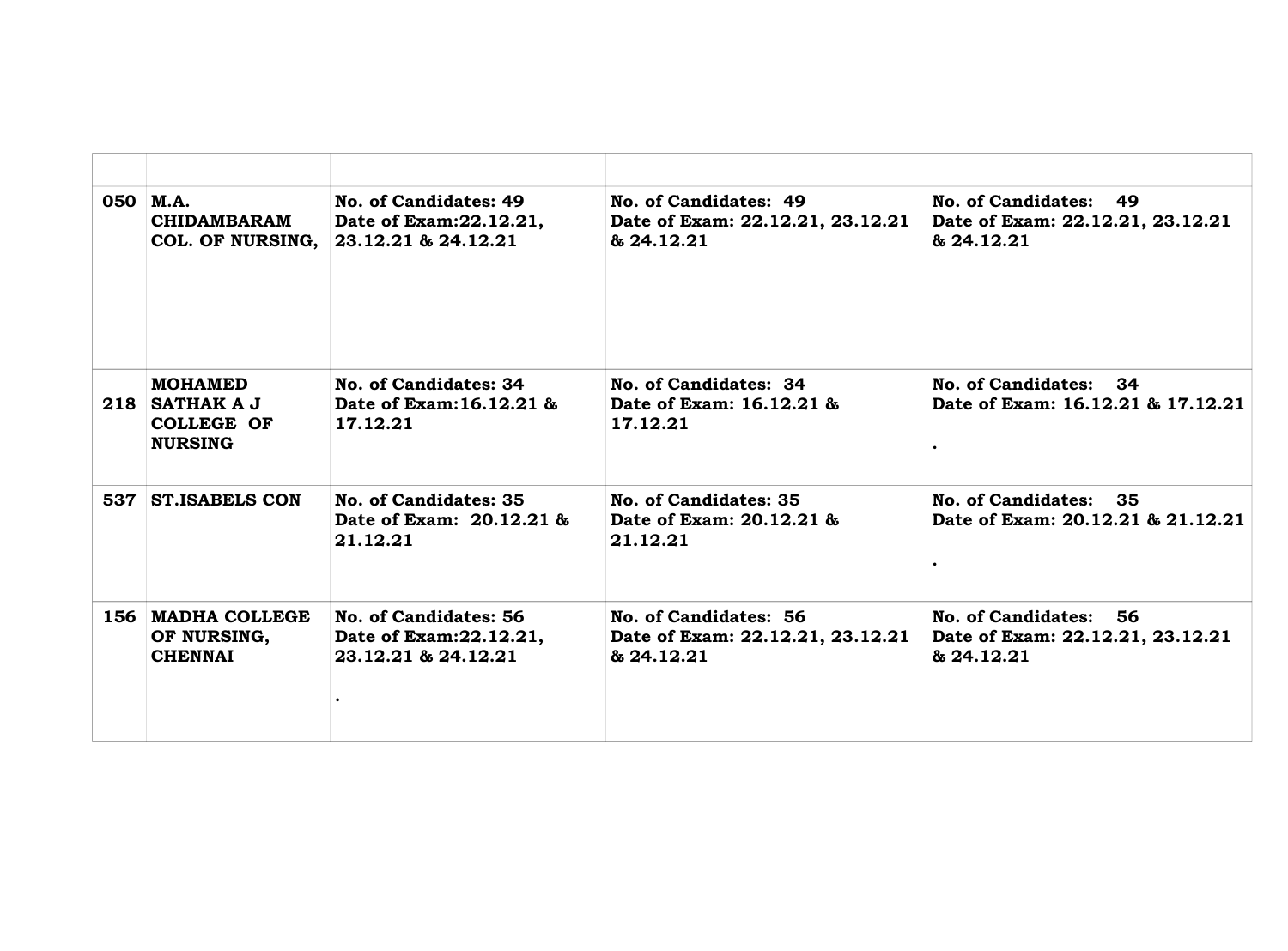| 5   | <b>SREE SASTHA</b><br><b>COLLEGE OF</b><br><b>NURSING,</b> | No. of Candidates:<br>Date of Exam:<br>COMBINED AT MMC,<br><b>CHENNAI</b> | No. of Candidates:<br>Date of Exam:                           | No. of Candidates:<br>Date of Exam:                          |
|-----|------------------------------------------------------------|---------------------------------------------------------------------------|---------------------------------------------------------------|--------------------------------------------------------------|
|     | 481   SRI DEVI CON,<br><b>PONNERI</b>                      | No. of Candidates: 44<br>Date of Exam: 16.12.21 &<br>17.12.21             | No. of Candidates: 44<br>Date of Exam: 17.12.21 &<br>18.12.21 | o. of Candidates: 44<br>Date of Exam: 16.12.21 &<br>18.12.21 |
| 487 | VEE CARE CON.                                              | No. of Candidates: 18<br>Date of Exam: 20.12.21                           | No. of Candidates: 19<br>Date of Exam: 21.12.2021             | No. of Candidates: 18<br>Date of Exam: 22.12.21              |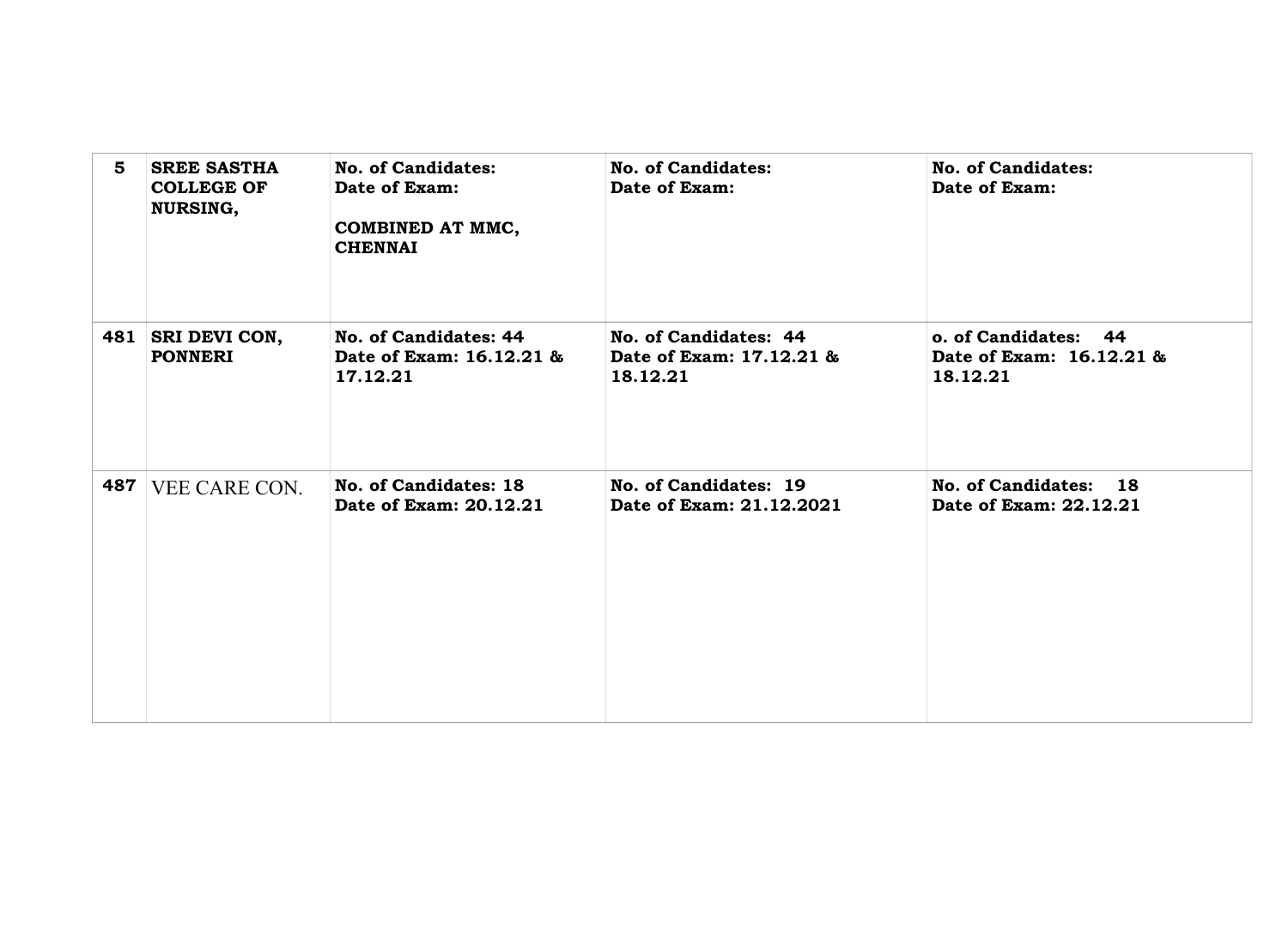|     | <b>THIRUVALLUR</b>                                  |                                                                           |                                                                         |                                                                         |  |
|-----|-----------------------------------------------------|---------------------------------------------------------------------------|-------------------------------------------------------------------------|-------------------------------------------------------------------------|--|
|     | <b>NAME OF THE</b><br>INST.                         | M.S.NSG.II (664721)                                                       | CH.H.NSG.(664722)                                                       | M.H.N (664723)                                                          |  |
|     | 259 BILLROTH<br><b>COLLEGE OF</b><br><b>NURSING</b> | No. of Candidates: 47<br>Date of Exam: 20.12.21,<br>21.12.21 & 22.12.21   | No. of Candidates: 47<br>Date of Exam: 20.12.21, 21.12.21<br>& 22.12.21 | No. of Candidates: 47<br>Date of Exam: 20.12.21, 21.12.21<br>& 22.12.21 |  |
| 325 | <b>GRT COLLEGE OF</b><br><b>NURSING</b>             | No. of Candidates: 47<br>Date of Exam:<br>22.12.21,23.12.21 &<br>24.12.21 | No. of Candidates: 47<br>Date of Exam: 22.12.21,23.12.21<br>& 24.12.21  | No. of Candidates: 47<br>Date of Exam: 22.12.21,23.12.21 &<br>24.12.21  |  |
| 237 | <b>INDIRA COLLEGE</b><br>OF NURSING                 | No. of Candidates: 44<br>Date of Exam: 16.12.21 &<br>17.12.21             | No. of Candidates: 44<br>Date of Exam: 17.12.21 &<br>18.12.21           | No. of Candidates: 44<br>Date of Exam: 16.12.21 & 18.12.21              |  |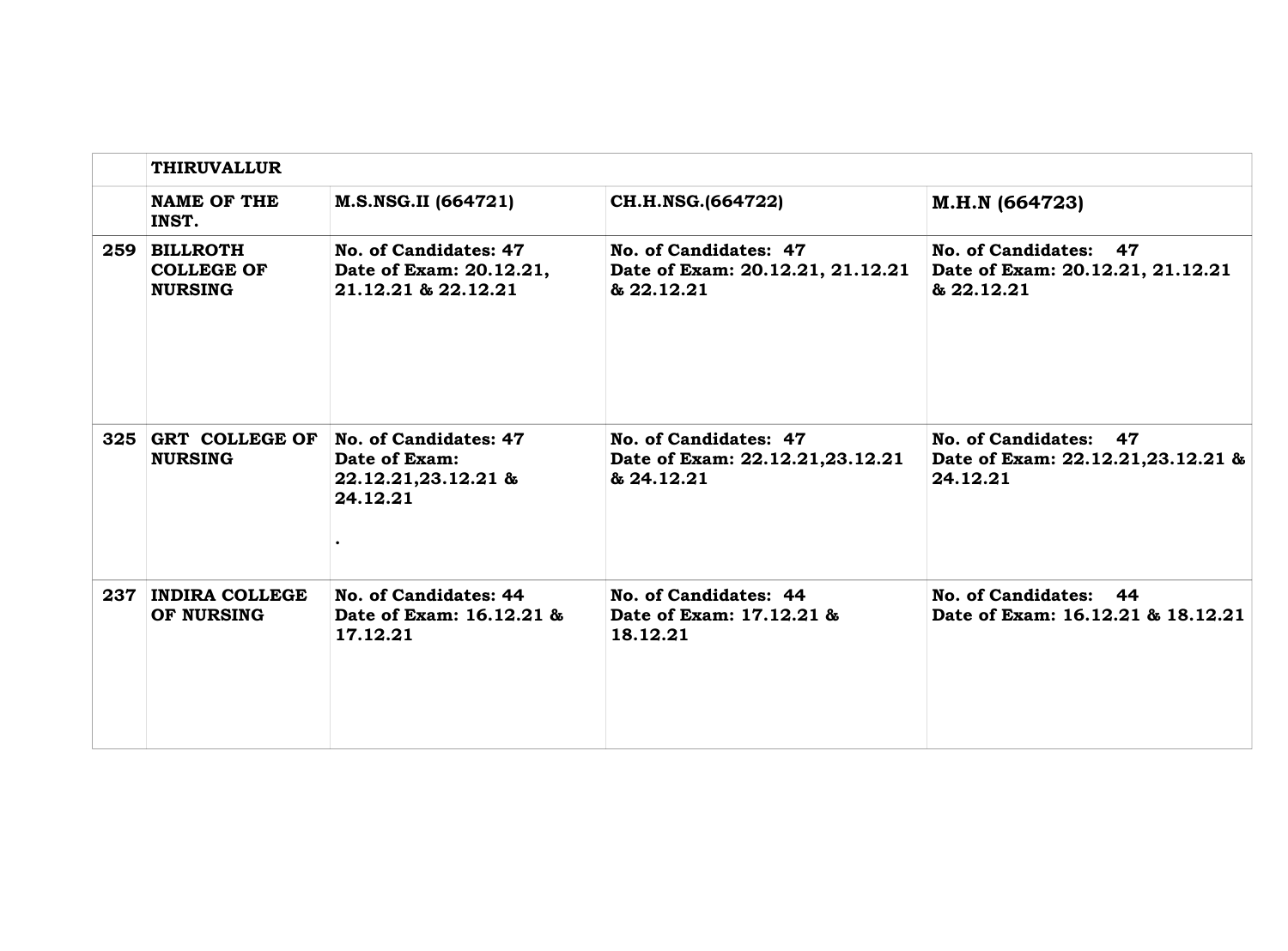| 291 | <b>NURSING</b>                                            | MMM COLLEGE OF No. of Candidates: 46<br>Date of Exam: 20.12.21,<br>21.12.21 & 22.12.21 | No. of Candidates: 46<br>Date of Exam: 20.12.21, 21.12.21<br>& 22.12.21 | No. of Candidates: 47<br>Date of Exam: 20.12.21, 21.12.21<br>& 22.12.21 |
|-----|-----------------------------------------------------------|----------------------------------------------------------------------------------------|-------------------------------------------------------------------------|-------------------------------------------------------------------------|
| 45  | <b>OMAYAL ACHI</b><br><b>COLLEGE OF</b><br><b>NURSING</b> | No. of Candidates: 41<br>Date of Exam: 23.12.21 &<br>24.12.21                          | No. of Candidates: 41<br>Date of Exam: 24.12.21 &<br>25.12.21           | No. of Candidates: 41<br>Date of Exam: 23.12.21 & 25.12.21              |
|     | 293 RIGHT COLLEGE<br>OF NURSING                           | No. of Candidates: 35<br>Date of Exam: 16.12.21 &<br>17.12.21                          | No. of Candidates: 35<br>Date of Exam: 17.12.21 &<br>18.12.21           | No. of Candidates: 35<br>Date of Exam: 16.12.21 & 18.12.21              |
| 317 | <b>SHENBAGHA</b><br><b>COLLEGE OF</b><br><b>NURSING</b>   | No. of Candidates: 21<br>Date of Exam: 20.12.21                                        | No. of Candidates: 21<br>Date of Exam: 21.12.21                         | No. of Candidates: 21<br>Date of Exam: 22.12.21                         |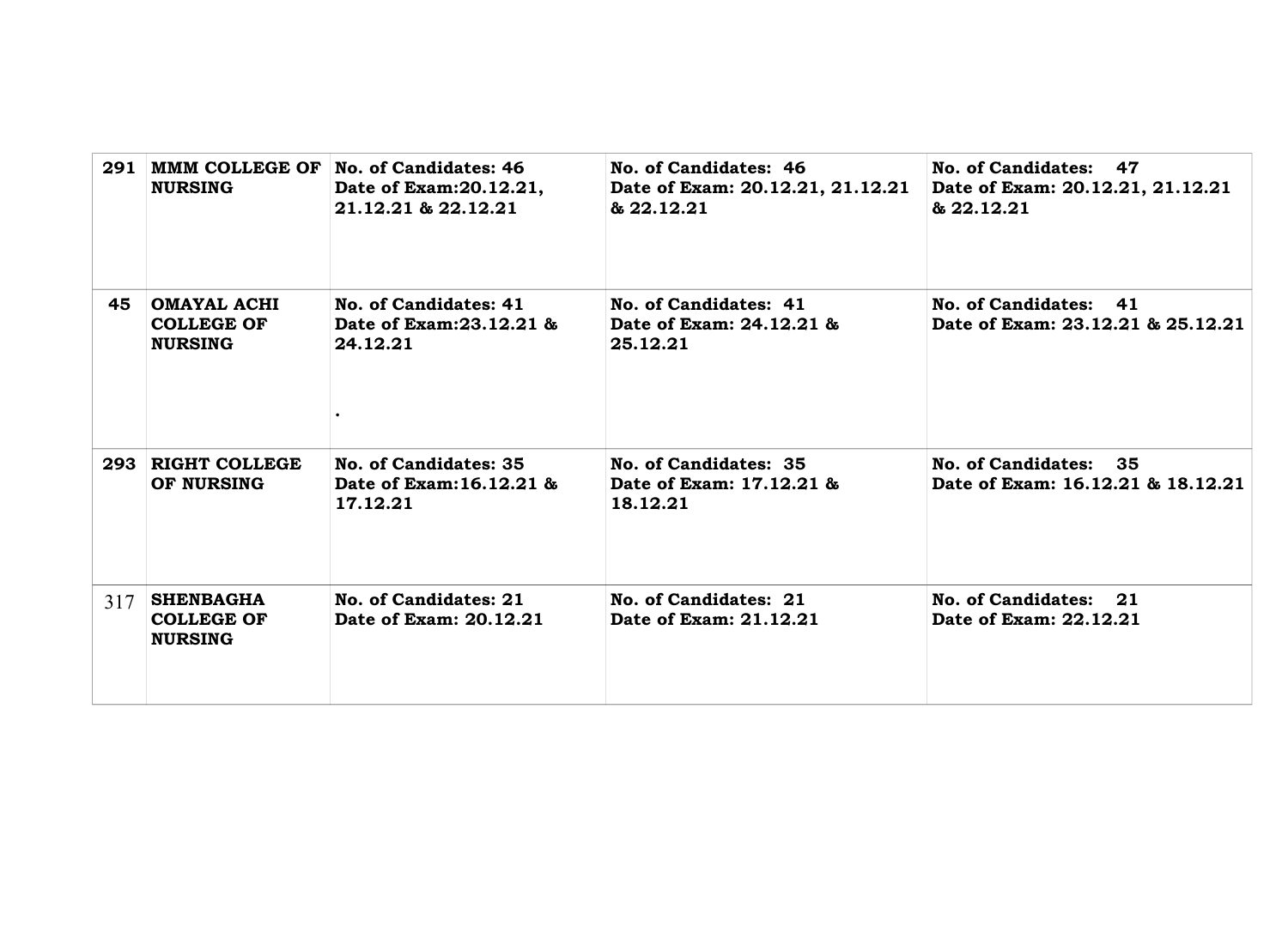## **THE TAMIL NADU DR.M.G.R. MEDICAL UNIVERSITY, CHENNAI - 32 B.SC.(N) THIRD YEAR PRACTICAL EXAMINATION FOR AUGUST 2021 PRACTICAL EXAMINATION TENTATIVE SCHEDULE WESTERN ZONE**

| <b>ERODE</b>                                                                                                       |                                                                                         |                                                                                      |                                                                                                          |  |
|--------------------------------------------------------------------------------------------------------------------|-----------------------------------------------------------------------------------------|--------------------------------------------------------------------------------------|----------------------------------------------------------------------------------------------------------|--|
| <b>NAME OF THE</b><br>INST.                                                                                        |                                                                                         |                                                                                      |                                                                                                          |  |
| 215 DHANVANTHRI<br><b>COLLEGE OF</b><br><b>NURSING,</b><br><b>ERODE</b>                                            | No. of Candidates: 82<br>Date of<br>Exam:16.12.21,17.12.21,18.1<br>$2.21$ & $20.12.21$  | No. of Candidates: 82<br>Date of Exam:<br>16.12.21, 17.12.21, 18.12.21 &<br>20.12.21 | No. of Candidates: 82<br>Date of Exam:<br>16.12.21, 17.12.21, 18.12.21 &<br>20.12.21                     |  |
| AKARA DR.<br>MAHALINGAM<br><b>INSTITUTE OF</b><br>PARA MEDICAL<br><b>SCIENCES AND</b><br>RESEARCH,<br><b>ERODE</b> | 216 DHARMARATHN No. of Candidates: 39<br>Date of Exam: 16.12.21,<br>17.12.21 & 18.12.21 | No. of Candidates: 39<br>& 18.12.21                                                  | No. of Candidates: 41<br>Date of Exam: 16.12.21, 17.12.21 Date of Exam: 16.12.21, 17.12.21 &<br>18.12.21 |  |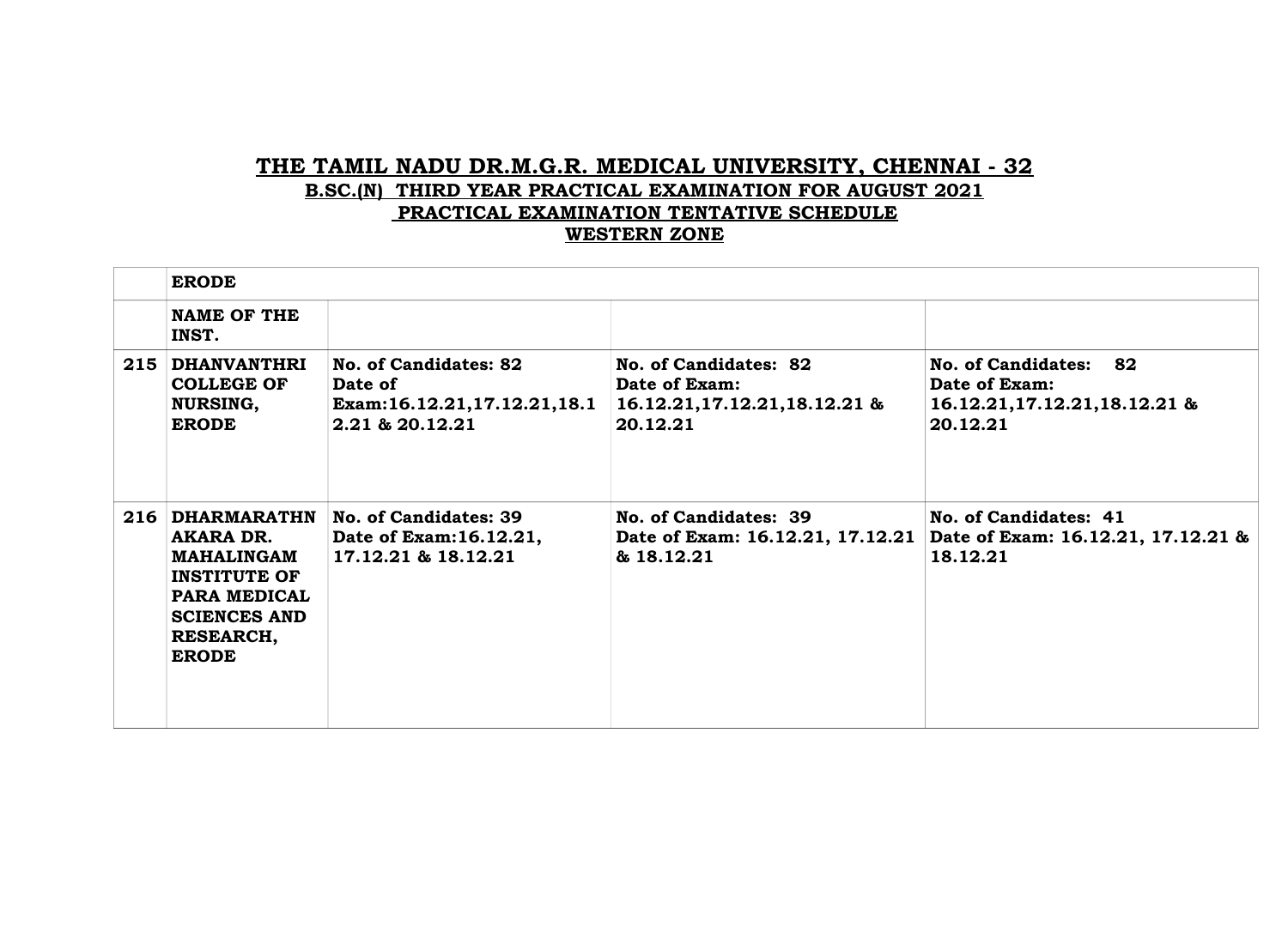| 261 NANDHA<br><b>COLLEGE OF</b><br><b>NURSING,</b><br><b>ERODE</b>                           | No. of Candidates: 43<br>Date of Exam: 20.12.21 &<br>21.12.21                                      | No. of Candidates: 43<br>Date of Exam: 21.12.21 &<br>22.12.21          | No. of Candidates: 43<br>Date of Exam: 20.12.21 & 22.12.21             |  |
|----------------------------------------------------------------------------------------------|----------------------------------------------------------------------------------------------------|------------------------------------------------------------------------|------------------------------------------------------------------------|--|
| 321 VELLALAR<br><b>COLLEGE OF</b><br><b>NURSING,</b><br><b>ERODE</b>                         | No. of Candidates: 29<br>Date of Exam: 22.12.21 &<br>23.12.21                                      | No. of Candidates: 29<br>Date of Exam: 23.12.21 &<br>24.12.21          | No. of Candidates:<br>28<br>Date of Exam: 22.12.21 & 24.12.21          |  |
| <b>NAMAKKAL</b>                                                                              |                                                                                                    |                                                                        |                                                                        |  |
| 320 ANBU COLLEGE<br>OF NURSING                                                               | No. of Candidates:<br>Date of Exam:<br><b>COMBINED AT VIVEKANANDA</b><br><b>COLLEGE OF NURSING</b> | No. of Candidates:<br>Date of Exam:                                    | No. of Candidates:<br>Date of Exam:                                    |  |
| 068 ANNAI J.K.K.<br><b>SAMPOORANI</b><br><b>AMMAL</b><br><b>COLLEGE OF</b><br><b>NURSING</b> | No. of Candidates: 47<br>Date of Exam: 16.12.21,<br>17.12.21 & 18.12.21                            | No. of Candidates: 47<br>Date of Exam: 6.12.21, 17.12.21<br>& 18.12.21 | No. of Candidates: 47<br>Date of Exam: 6.12.21, 17.12.21 &<br>18.12.21 |  |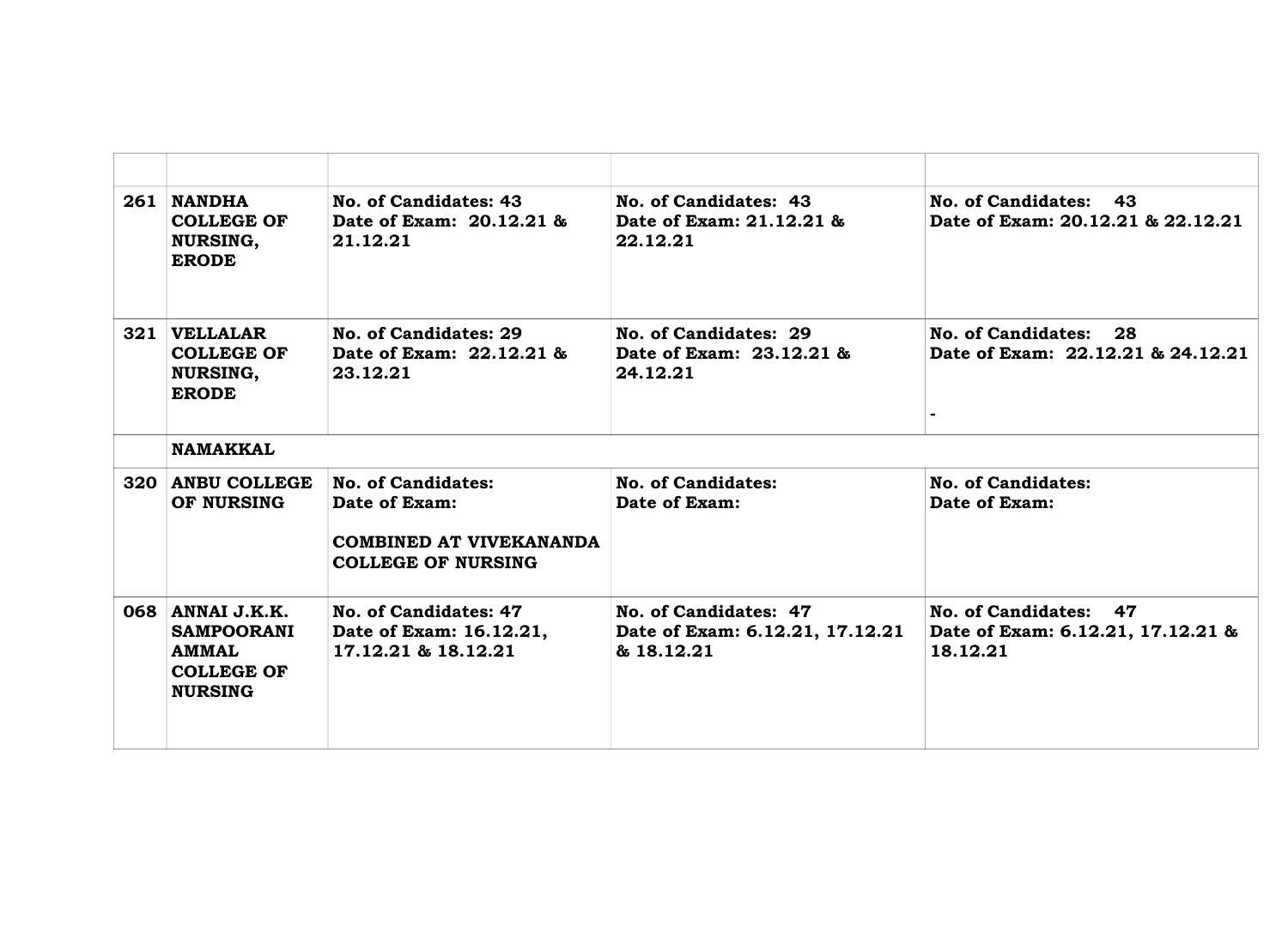|           | 279 ARVINTH<br><b>COLLEGE OF</b><br><b>NURSING</b>                      | No. of Candidates: 44<br>Date of Exam: 20.12.21 &<br>21.12.21                        | No. of Candidates: 44<br>Date of Exam: 21.12.21 &<br>22.12.21                   | No. of Candidates: 44<br>Date of Exam: 20.12.21 & 22.12.21                         |
|-----------|-------------------------------------------------------------------------|--------------------------------------------------------------------------------------|---------------------------------------------------------------------------------|------------------------------------------------------------------------------------|
|           | 230 PGP COLLEGE<br>OF NURSING &<br><b>RESEARCH</b>                      | No. of Candidates: 32<br>Date of Exam: 22.12.21 &<br>23.12.21                        | No. of Candidates: 32<br>Date of Exam: 23.12.21 &<br>24.12.21                   | No. of Candidates: 32<br>Date of Exam: 22.12.21 & 24.12.21                         |
|           | <b>SRE</b><br>262 SAKTHIMAYEIL<br><b>INSTITUTE OF</b><br><b>NURSING</b> | No. of Candidates: 57<br>Date of Exam: 16.12.21,<br>17.12.21 & 18.12.21              | No. of Candidates: 58<br>Date of Exam: 16.12.21, 17.12.21<br>& 18.12.21         | No. of Candidates: 55<br>Date of Exam: 16.12.21, 17.12.21 &<br>18.12.21            |
| 97<br>$+$ | <b>VIVEKANANDA</b><br><b>COLLEGE OF</b><br><b>NURSING</b>               | No. of Candidates: $92+10=$<br>102<br>Date of Exam: 20.12.22 TO<br>24.12.21 (5 DAYS) | No. of Candidates: $92+11=93$<br>Date of Exam: 20.12.22 TO<br>24.12.21 (5 DAYS) | No. of Candidates: $92+10 = 100$<br>Date of Exam: 20.12.22 TO<br>24.12.21 (5 DAYS) |
|           | 320 ANBU COLLEGE<br>OF NURSING                                          |                                                                                      |                                                                                 |                                                                                    |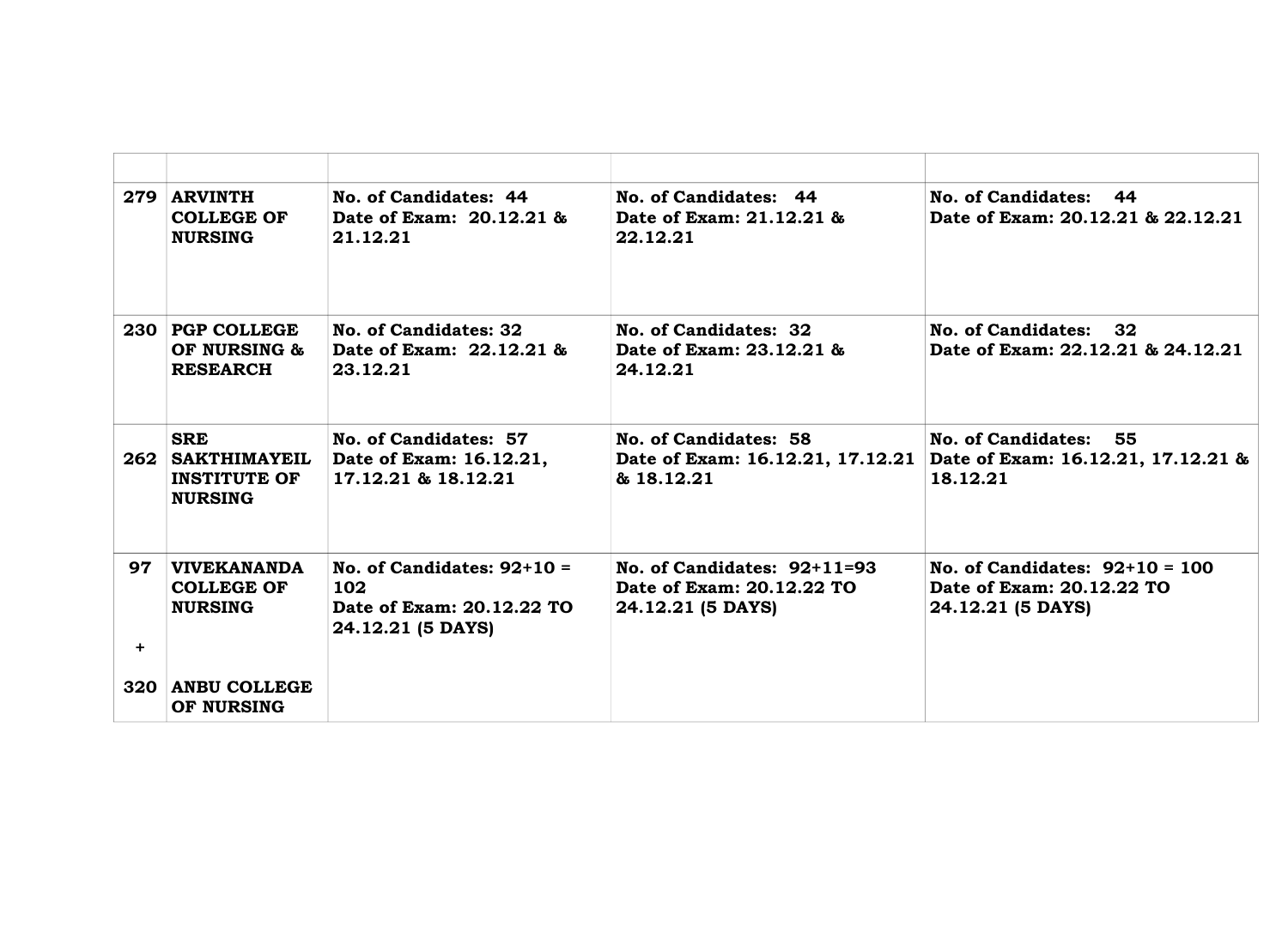| 666 PAAVAI<br><b>COLLEGE OF</b><br><b>NURSING</b>                    | No. of Candidates: 80<br>Date of Exam: 16.12.21,<br>17.12.21, 18.12.21 &<br>20.12.21 | No. of Candidates: 80<br>Date of Exam: 16.12.21, 17.12.21<br>$, 18.12.21$ & 20.12.21 | No. of Candidates: 80<br>Date of Exam: 16.12.21, 17.12.21,<br>18.12.21 & 20.12.21 |
|----------------------------------------------------------------------|--------------------------------------------------------------------------------------|--------------------------------------------------------------------------------------|-----------------------------------------------------------------------------------|
| 610 DEEPTHI<br><b>COLLEGE OF</b><br><b>NURSING</b>                   | No. of Candidates: 40<br>Date of Exam: 23.12.21 &<br>24.12.21                        | No. of Candidates: 40<br>Date of Exam: 23.12.21 &<br>24.12.21                        | No. of Candidates: 40<br>Date of Exam: 23.12.21 & 24.12.21                        |
| <b>COIMBATORE</b>                                                    |                                                                                      |                                                                                      |                                                                                   |
| 102 ANNAI<br><b>MEENAKSHI</b><br><b>COLLEGE OF</b><br><b>NURSING</b> | No. of Candidates: 35<br>Date of Exam: 21.12.21 &<br>22.12.21                        | No. of Candidates: 35<br>Date of Exam: 22.12.21 &<br>23.12.21                        | No. of Candidates: 35<br>Date of Exam: 21.12.21 & 23.12.21                        |
| 061 CHERRAN'S<br><b>COLLEGE OF</b><br><b>NURSING</b>                 | No. of Candidates: 28<br>Date of Exam: 23.12.21 &<br>24.12.21                        | No. of Candidates: 29<br>Date of Exam: 24.12.21 &<br>25.12.21                        | No. of Candidates: 31<br>Date of Exam: 23.12.21 & 25.12.21                        |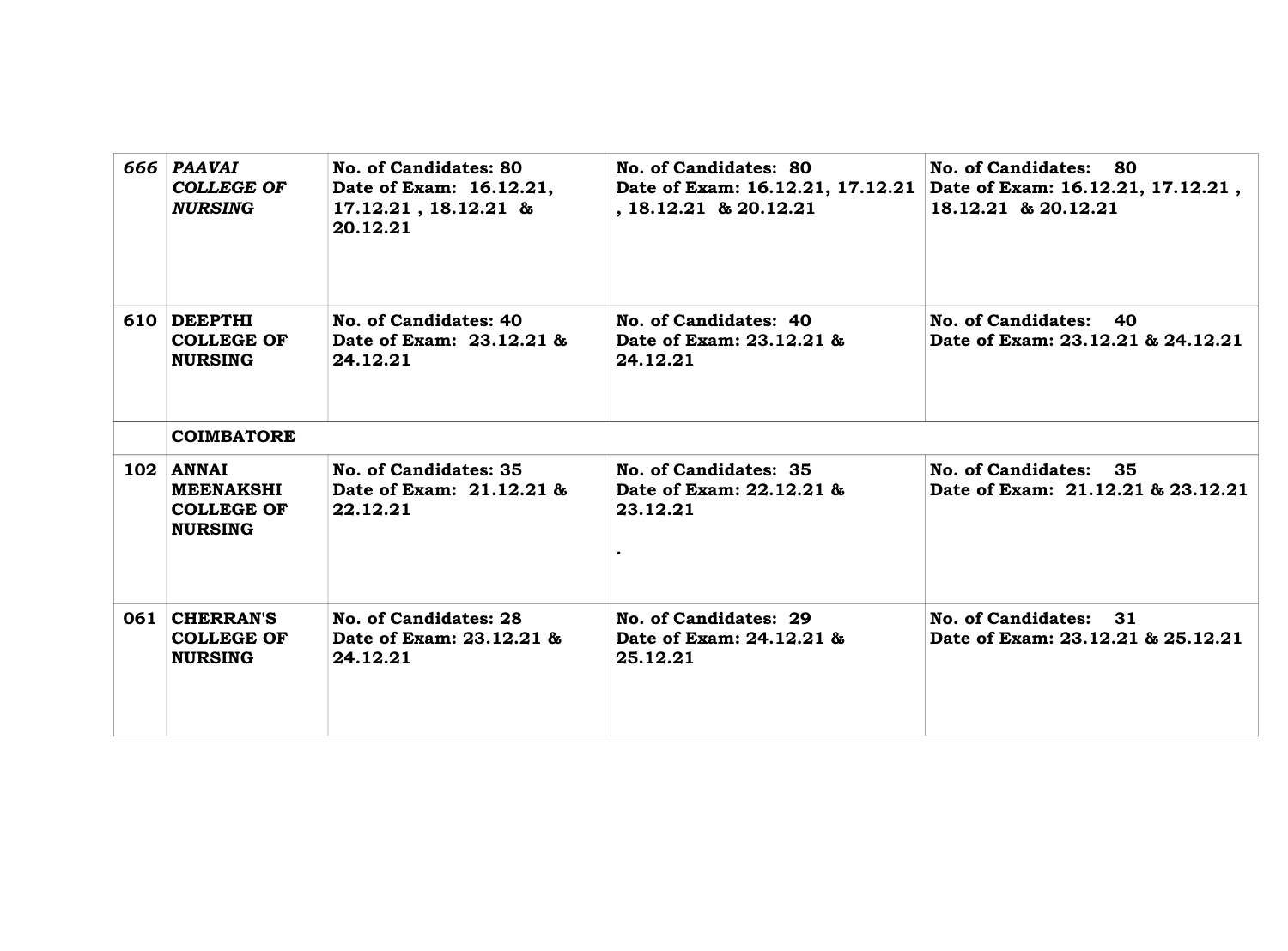| 034 | <b>CON, SRIPMS</b><br><b>(SRI</b><br><b>RAMAKRISHNA</b><br>INST. OF<br>PARAM.<br><b>SCIENCES</b> ) | No. of Candidates: 90<br>Date of Exam: 16.12.21,<br>17.12.21, 18.12.21, 19.12.21 &<br>20.12.21 | No. of Candidates: 90<br>Date of Exam: 16.12.21,<br>17.12.21, 18.12.21, 19.12.21 &<br>20.12.21 | No. of Candidates: 90<br>Date of Exam: 16.12.21,<br>17.12.21,18.12.21,19.12.21 &<br>20.12.21 |
|-----|----------------------------------------------------------------------------------------------------|------------------------------------------------------------------------------------------------|------------------------------------------------------------------------------------------------|----------------------------------------------------------------------------------------------|
|     | OF NURSING                                                                                         | 332 ELLEN COLLEGE No. of Candidates: 21<br>Date of Exam: 16.12.21                              | No. of Candidates: 21<br>Date of Exam: 17.12.21                                                | No. of Candidates: 22<br>Date of Exam: 18.12.21                                              |
|     | $333$ $GANGA$<br><b>COLLEGE OF</b><br><b>NURSING</b>                                               | No. of Candidates: 46<br>Date of Exam: 22.12.21 &<br>23.12.21                                  | No. of Candidates: 46<br>Date of Exam: 23.12.21 &<br>24.12.21                                  | No. of Candidates: 46<br>Date of Exam: 22.12.21 & 24.12.21                                   |
|     | 332 GEM COLLEGE<br>OF NURSING                                                                      | No. of Candidates: 38<br>Date of Exam: 17.12.21 &<br>18.12.21                                  | No. of Candidates: 35<br>Date of Exam: 18.12.21 &<br>19.12.21                                  | No. of Candidates: 39<br>Date of Exam: 17.12.21 & 19.12.21                                   |
| 52  | <b>J.K.COLLEGE</b><br>OF NURSING                                                                   | No. of Candidates: 24<br>Date of Exam: 20.12.21                                                | No. of Candidates: 24<br>Date of Exam: 21.12.21                                                | No. of Candidates: 24<br>Date of Exam: 22.12.21                                              |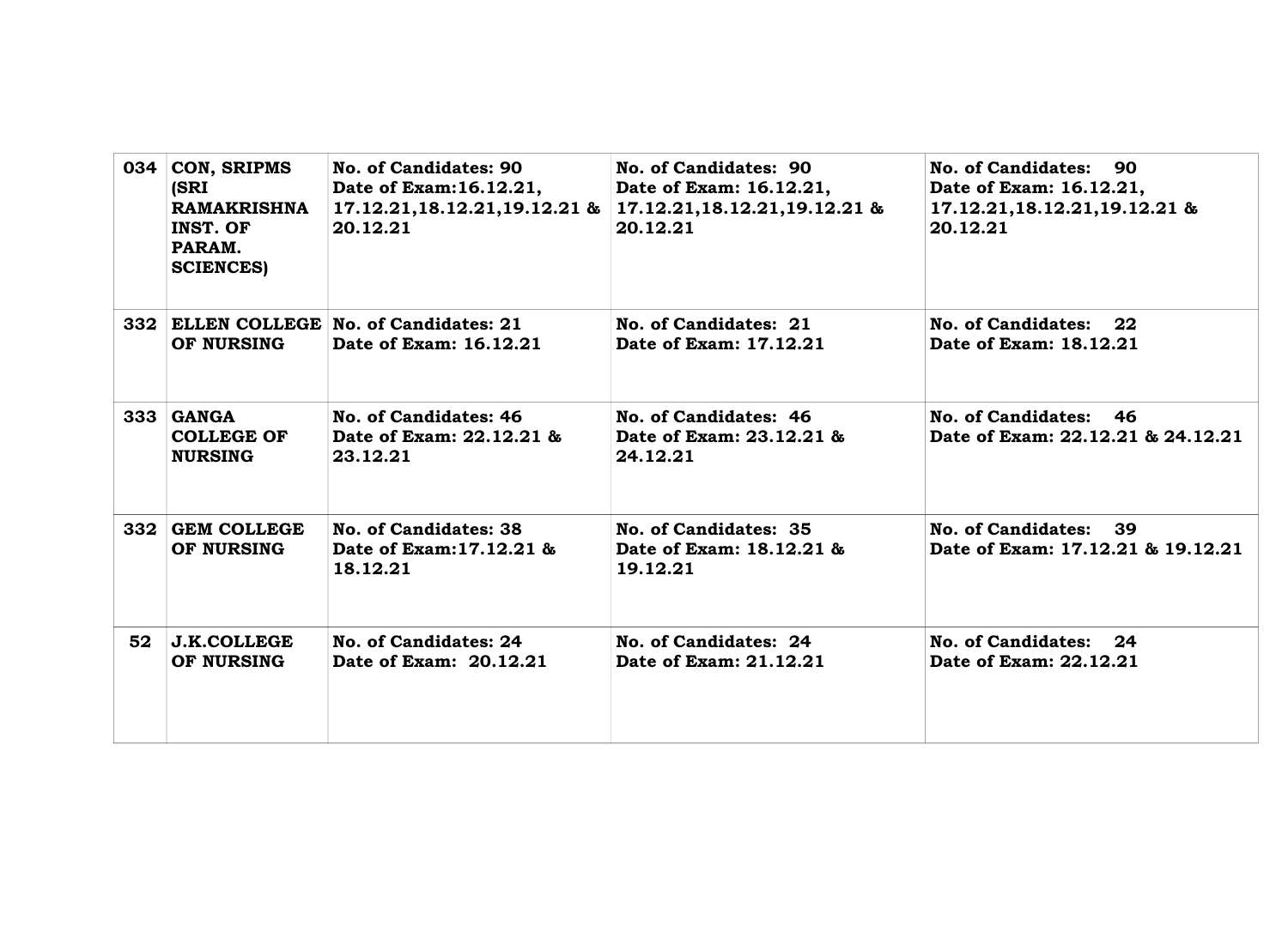| 119 K.G.COLLEGE<br>OF NURSING                        | No. of Candidates: 89<br>Date of Exam: 20.12.21,<br>24.12.21                      | No. of Candidates: 89<br>Date of Exam: 20.12.21,<br>21.12.21, 22.12.21, 23.12.21 & 21.12.21, 22.12.21, 23.12.21 &<br>24.12.21 | No. of Candidates: 89<br>Date of Exam: 20.12.21,<br>21.12.21, 22.12.21, 23.12.21 &<br>24.12.21 |
|------------------------------------------------------|-----------------------------------------------------------------------------------|-------------------------------------------------------------------------------------------------------------------------------|------------------------------------------------------------------------------------------------|
| 286 KARPAGAM<br><b>COLLEGE OF</b><br><b>NURSING</b>  | No. of Candidates: 34<br>Date of Exam: 21.12.21 &<br>22.12.21                     | No. of Candidates: 35<br>Date of Exam: 22.12.21 &<br>23.12.21                                                                 | No. of Candidates: 35<br>Date of Exam: 21.12.21 & 23.12.21                                     |
| OF NURSING                                           | 078   KMCH COLLEGE   No. of Candidates: 99<br>Date of Exam: 20.12.21,<br>24.12.21 | No. of Candidates: 99<br>Date of Exam: 20.12.21,<br>21.12.21, 22.12.21, 23.12.21 & 21.12.21, 22.12.21, 23.12.21 &<br>24.12.21 | No. of Candidates: 99<br>Date of Exam: 20.12.21,<br>21.12.21, 22.12.21, 23.12.21 &<br>24.12.21 |
| 312 KONGUNADU<br><b>COLLEGE OF</b><br><b>NURSING</b> | No. of Candidates:<br>Date of Exam: 23.12.21 &<br>24.12.21                        | No. of Candidates:<br>Date of Exam: 24.12.21 &<br>25.12.21                                                                    | <b>No. of Candidates:</b><br>Date of Exam: 23.12.21 & 25.12.21                                 |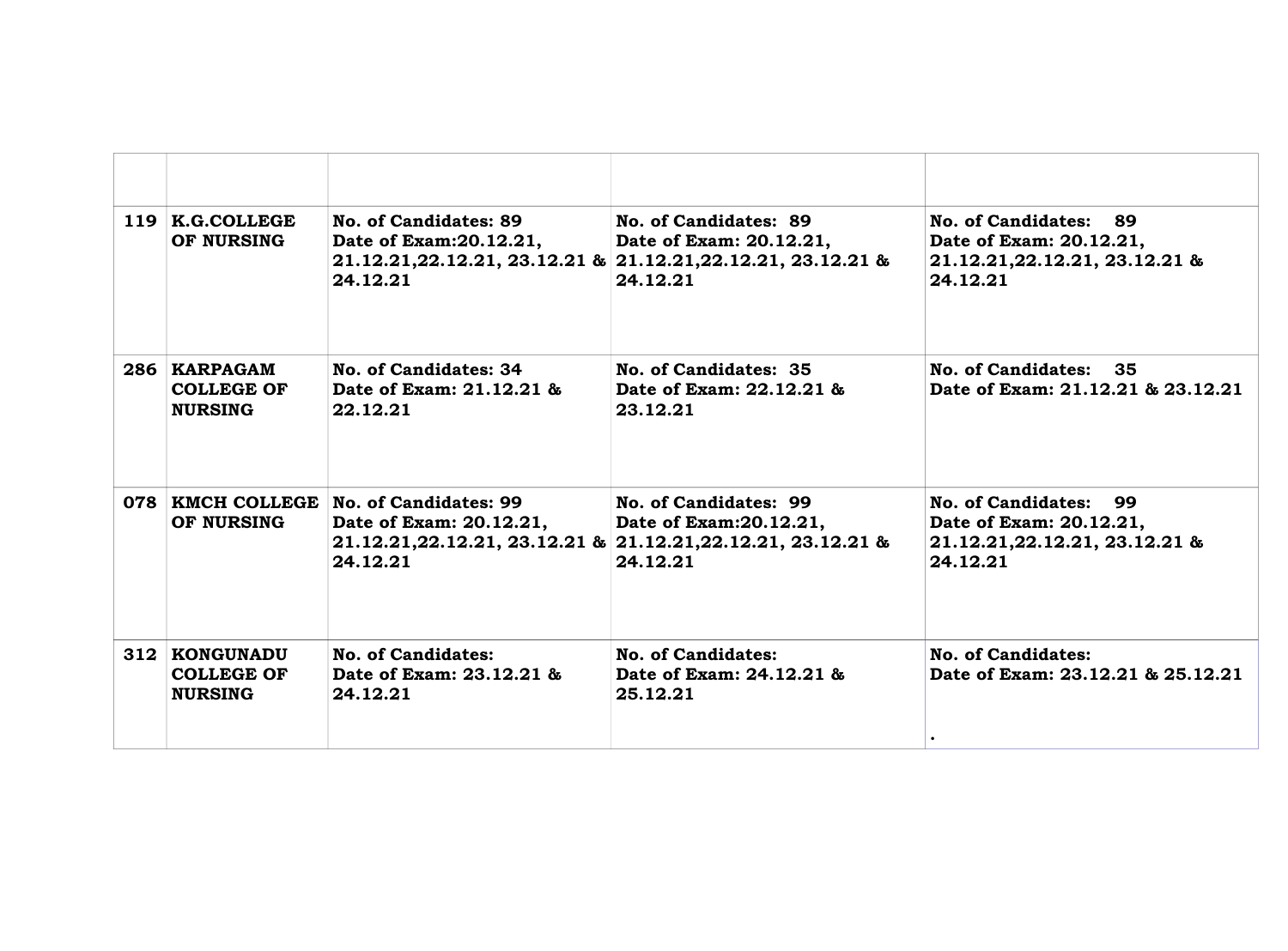| 302 | <b>NIGHTINGALE</b><br><b>COLLEGE OF</b><br><b>NURSING</b> | No. of Candidates: 43<br>Date of Exam: 16.12.21 &<br>17.12.21  | No. of Candidates: 43<br>Date of Exam: 17.12.21 &<br>18.12.21                                                                   | No. of Candidates:<br>43<br>Date of Exam: 16.12.21 & 18.12.21                                  |
|-----|-----------------------------------------------------------|----------------------------------------------------------------|---------------------------------------------------------------------------------------------------------------------------------|------------------------------------------------------------------------------------------------|
|     | 154 PPG COLLEGE<br>OF NURSING                             | No. of Candidates: 87<br>Date of Exam: 16.12.21,<br>& 21.12.21 | No. of Candidates: 87<br>Date of Exam: 16.12.21,<br>$17.12.21, 18.12.21, 20.12.21$ $17.12.21, 18.12.21, 20.12.21$ &<br>21.12.21 | No. of Candidates: 87<br>Date of Exam: 16.12.21, 17.12.21,<br>18.12.21, 20.12.21 & 21.12.21    |
|     | 109 PSG COLLEGE<br>OF NURSING                             | No. of Candidates: 86<br>Date of Exam: 20.12.21,<br>24.12.21   | No. of Candidates: 86<br>Date of Exam: 20.12.21,<br>21.12.21, 22.12.21, 23.12.21 & 21.12.21, 22.12.21, 23.12.21 &<br>24.12.21   | No. of Candidates: 86<br>Date of Exam: 20.12.21,<br>21.12.21, 22.12.21, 23.12.21 &<br>24.12.21 |
|     | 388 ROYAL<br><b>COLLEGE OF</b><br><b>NURSING</b>          | No. of Candidates: 41<br>Date of Exam: 16.12.21 &<br>17.12.21  | No. of Candidates: 41<br>Date of Exam: 17.12.21 &<br>18.12.21                                                                   | No. of Candidates:<br>42<br>Date of Exam: 16.12.21 & 18.12.21                                  |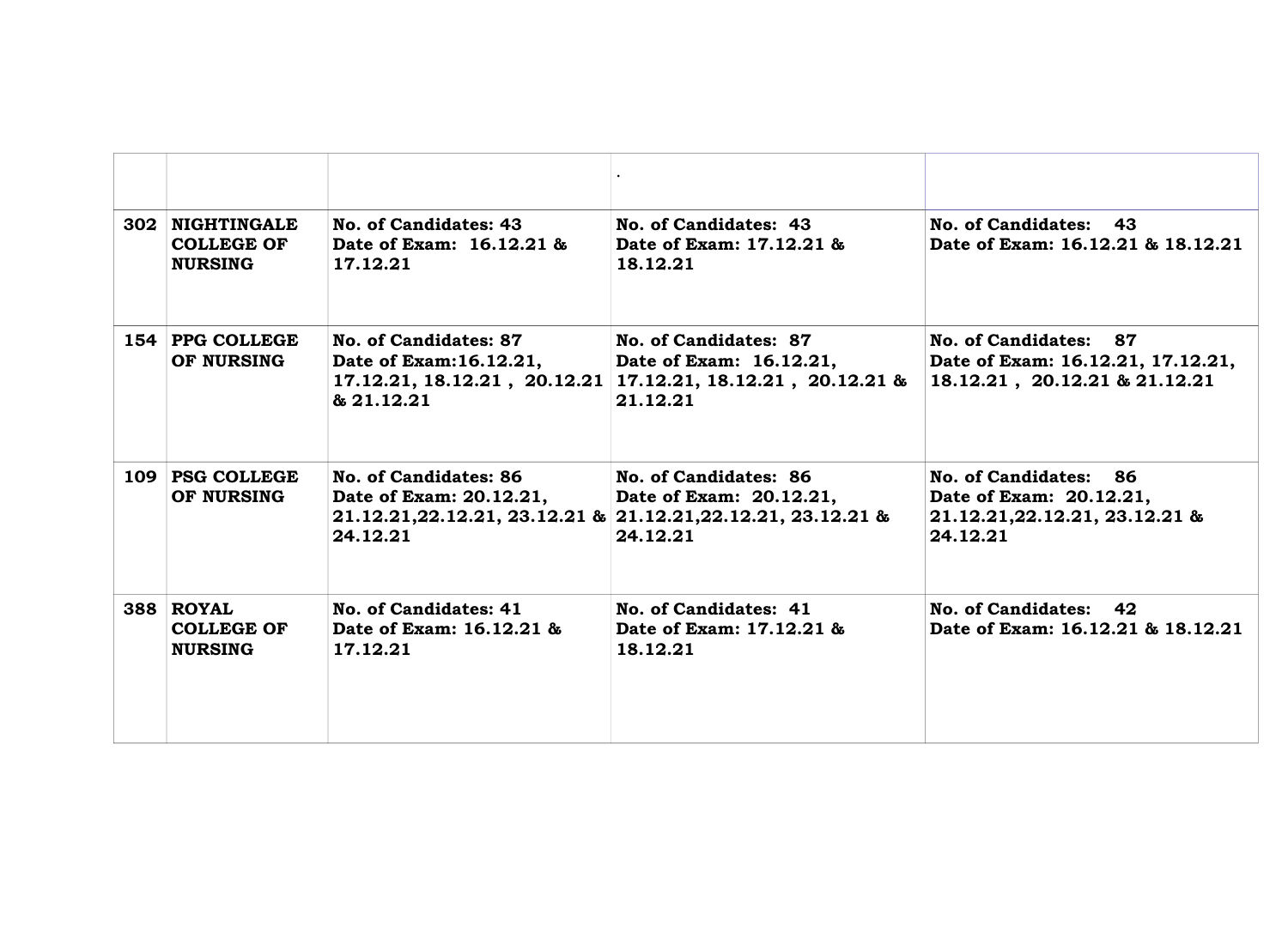| 080 RVS COLLEGE<br>OF NURSING -<br><b>SULUR</b>         | No. of Candidates: 40<br>Date of Exam: 20.12.21 &<br>21.12.21           | No. of Candidates: 40<br>Date of Exam: 21.12.21 &<br>22.12.21           | No. of Candidates: 40<br>Date of Exam: 20.12.21 & 22.12.21              |
|---------------------------------------------------------|-------------------------------------------------------------------------|-------------------------------------------------------------------------|-------------------------------------------------------------------------|
| 298 RVS COLLEGE<br>OF NURSING -<br>KANNAMPALAYAM        | No. of Candidates: 38<br>Date of Exam: 22.12.21 &<br>23.12.21           | No. of Candidates: 38<br>Date of Exam: 23.12.21 &<br>24.12.21           | No. of Candidates: 38<br>Date of Exam: 22.12.21 & 24.12.21              |
| 313 SREE ABIRAMI<br><b>COLLEGE OF</b><br><b>NURSING</b> | No. of Candidates: 58<br>Date of Exam: 16.12.21,<br>17.12.21 & 18.12.21 | No. of Candidates: 58<br>Date of Exam: 16.12.21, 17.12.21<br>& 18.12.21 | No. of Candidates: 58<br>Date of Exam: 16.12.21, 17.12.21 &<br>18.12.21 |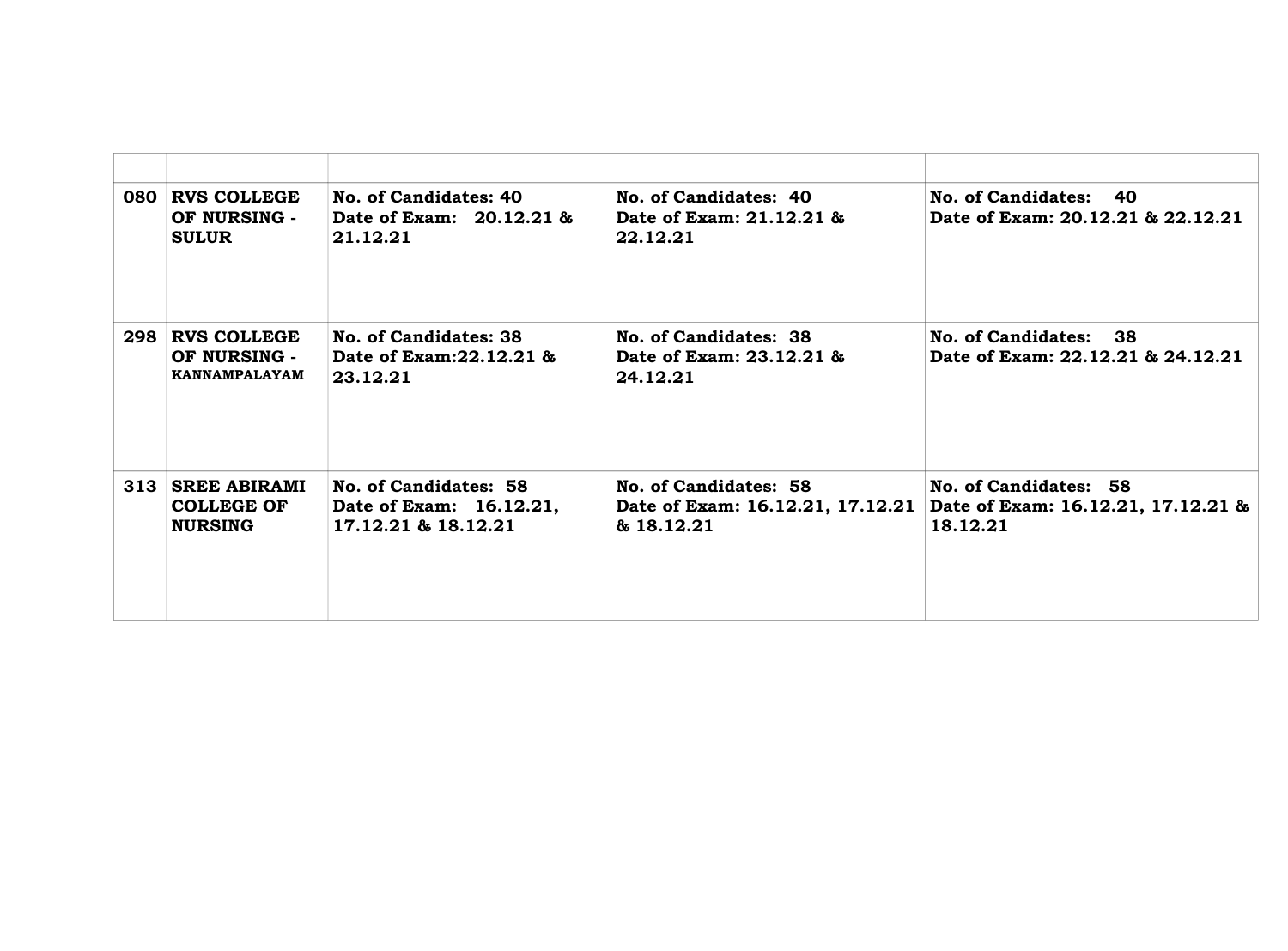| 231 TEXCITY<br><b>COLLEGE OF</b><br><b>NURSING</b>   | No. of Candidates: 19<br>Date of Exam: 20.12.21                                        | o. of Candidates: 19<br>Date of Exam: 21.12.21                          | o. of Candidates:<br>19<br>Date of Exam: 22.12.21                       |
|------------------------------------------------------|----------------------------------------------------------------------------------------|-------------------------------------------------------------------------|-------------------------------------------------------------------------|
| <b>SALEM DISTRICT</b>                                |                                                                                        |                                                                         |                                                                         |
| 401 COLLEGE OF<br><b>MOHAN</b><br>KUMARAMANGA<br>LAM | No. of Candidates: 49<br>NURSING, GOVT. Date of Exam: 21.12.21,<br>22.12.21 & 23.12.21 | No. of Candidates: 49<br>Date of Exam: 21.12.21, 22.12.21<br>& 23.12.21 | No. of Candidates: 49<br>Date of Exam: 21.12.21, 22.12.21 &<br>23.12.21 |
| 158 SHANMUGA<br><b>COLLEGE OF</b><br><b>NURSING</b>  | No. of Candidates: 47<br>Date of Exam: 16.12.21,<br>17.12.21 & 18.12.21                | No. of Candidates: 47<br>Date of Exam: 16.12.21, 17.12.21<br>& 18.12.21 | No. of Candidates: 47<br>Date of Exam: 16.12.21, 17.12.21 &<br>18.12.21 |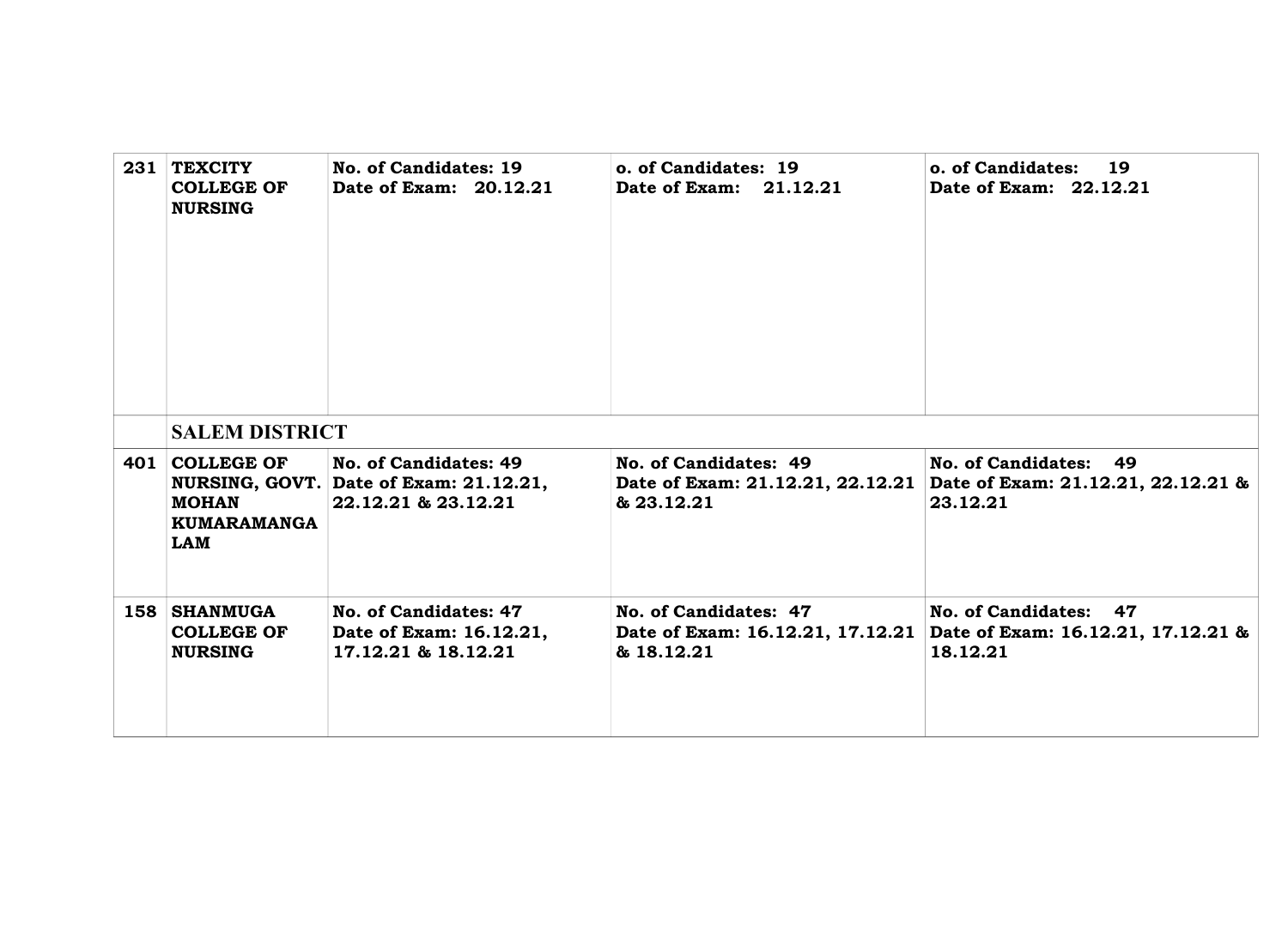|     | 217 SRI GOKULAM<br><b>COLLEGE OF</b><br><b>NURSING</b>         | No. of Candidates: 45<br>Date of Exam: 20.12.21 &<br>21.12.21                           | No. of Candidates: 45<br>Date of Exam: 21.12.21 &<br>22.12.21          | No. of Candidates: 45<br>Date of Exam: 20.12.21 & 22.12.21             |
|-----|----------------------------------------------------------------|-----------------------------------------------------------------------------------------|------------------------------------------------------------------------|------------------------------------------------------------------------|
|     | <b>334 SHRI BHARANI</b><br><b>COLLEGE OF</b><br><b>NURSING</b> | No. of Candidates: 19<br>Date of Exam: 16.12.21                                         | No. of Candidates: 19<br>Date of Exam: 17.12.21                        | No. of Candidates:<br>19<br>Date of Exam: 18.12.21                     |
| 478 | <b>ST.BONNIE</b><br>WHITE CON                                  | No. of Candidates: 21<br>Date of Exam: 17.12.21                                         | No. of Candidates: 22<br>Date of Exam: 18.12.21                        | No. of Candidates: 21<br>Date of Exam: 19.12.21                        |
|     | <b>NURSING</b><br><b>COLLEGE FOR</b><br><b>WOMEN</b>           | 235 VIVEKANANDHA No. of Candidates: 59<br>Date of Exam:<br>20.12.21,21.12.21 & 22.12.21 | No. of Candidates: 59<br>Date of Exam: 20.12.21,21.12.21<br>& 22.12.21 | No. of Candidates: 59<br>Date of Exam: 20.12.21,21.12.21 &<br>22.12.21 |
|     | 619 KAMALA<br><b>COLLEGE OF</b><br><b>NURSING</b>              | No. of Candidates: 27<br>Date of Exam: 16.12.21 &<br>17.12.21                           | No. of Candidates: 27<br>Date of Exam: 17.12.21 &<br>18.12.21          | No. of Candidates: 27<br>Date of Exam: 16.12.21 & 18.12.21             |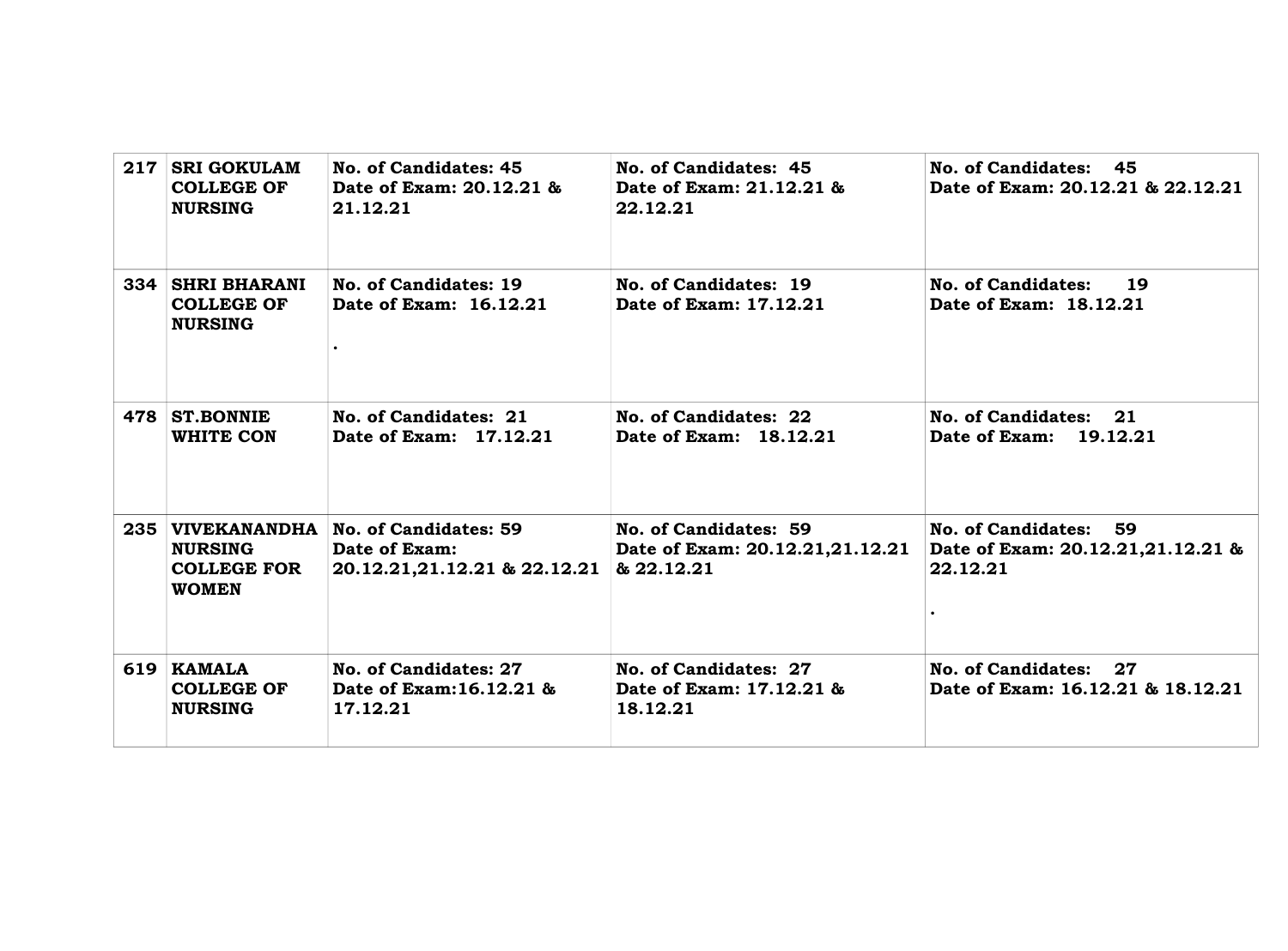|     | 620 SRI KRISHNA<br><b>INST OF</b><br><b>NURSING</b><br><b>EDUCATION &amp;</b><br><b>RESEARCH</b> | No. of Candidates: 24<br>Date of Exam: 18.12.21               | No. of Candidates: 24<br>Date of Exam: 19.12.21                                                                | No. of Candidates: 24<br>Date of Exam: 20.12.21                                   |
|-----|--------------------------------------------------------------------------------------------------|---------------------------------------------------------------|----------------------------------------------------------------------------------------------------------------|-----------------------------------------------------------------------------------|
|     | <b>DHARMAPURI DISTRICT</b>                                                                       |                                                               |                                                                                                                |                                                                                   |
| 324 | <b>OM SAKTHI</b><br><b>COLLEGE OF</b><br><b>NURSING</b>                                          | No. of Candidates: 71<br>Date of Exam: 16.12.21,              | o. of Candidates: 71<br>Date of Exam: 16.12.21,<br>17.12.21, 18.12.21 & 20.12.21 17.12.21, 18.12.21 & 20.12.21 | No. of Candidates: 71<br>Date of Exam: 16.12.21, 17.12.21,<br>18.12.21 & 20.12.21 |
|     | 296 SRI PASPO<br><b>COLLEGE OF</b><br><b>NURSING</b>                                             | No. of Candidates: 35<br>Date of Exam: 22.12.21 &<br>23.12.21 | No. of Candidates: 35<br>Date of Exam: 23.12.21 &<br>24.12.21                                                  | o. of Candidates: 35<br>Date of Exam: 22.12.21 & 24.12.21                         |
| 306 | <b>SRI VIJAY</b><br><b>VIDYALAYA</b><br><b>COLLEGE OF</b><br><b>NURSING</b>                      | No. of Candidates: 56<br>Date of Exam: 20.12.21 &<br>21.12.21 | No. of Candidates: 56<br>Date of Exam: 20.12.21 &<br>21.12.21                                                  | No. of Candidates: 56<br>Date of Exam: 20.12.21 & 21.12.21                        |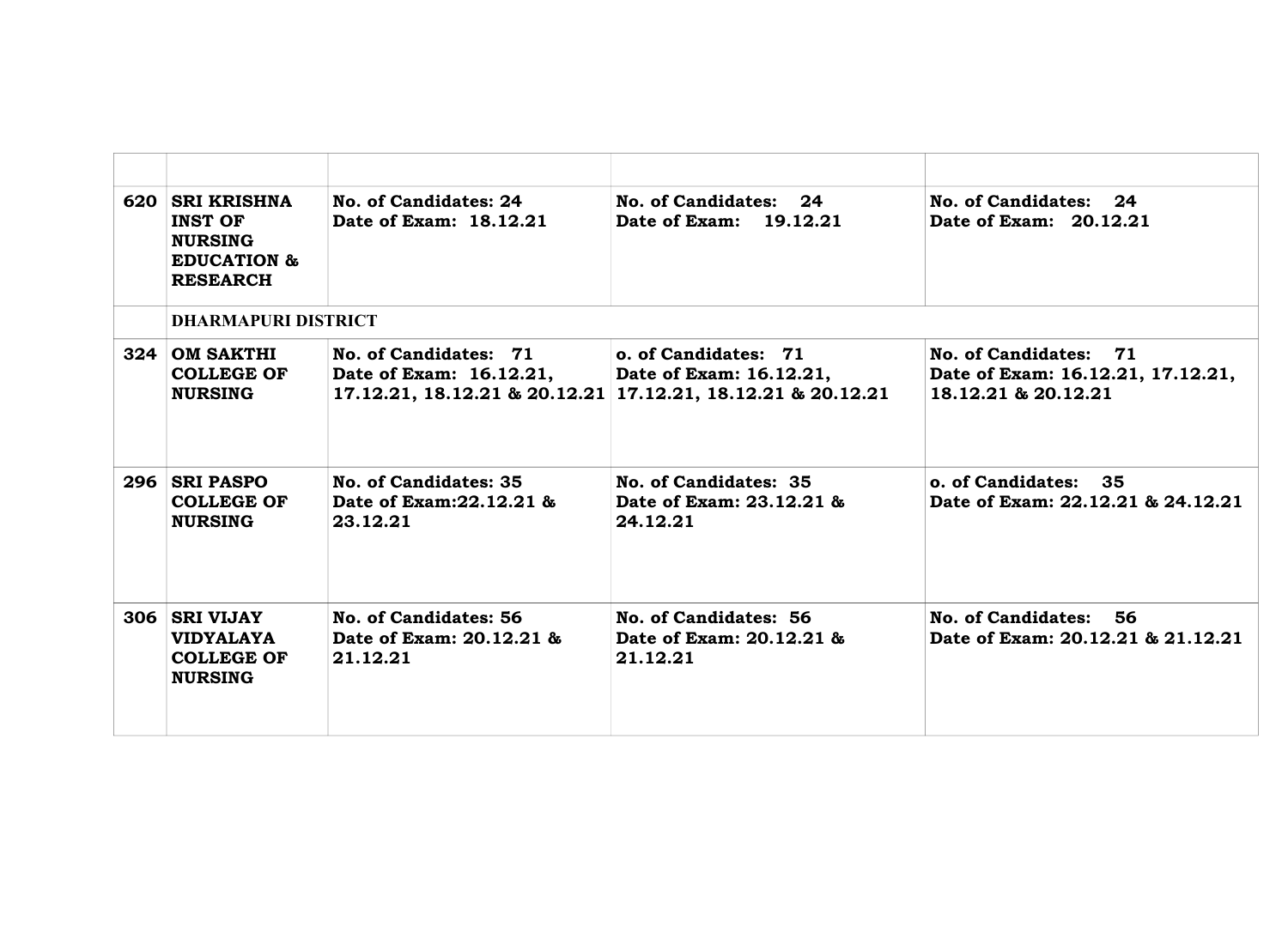| 289 | Swami<br><b>Vivekananda</b><br>college of<br>Nursing.                       | No. of Candidates: 20<br>Date of Exam: 20.12.21                   | No. of Candidates: 20<br>Date of Exam: 21.12.21               | No. of Candidates:<br><b>20</b><br>Date of Exam: 22.12.21            |
|-----|-----------------------------------------------------------------------------|-------------------------------------------------------------------|---------------------------------------------------------------|----------------------------------------------------------------------|
|     | OF NURSING,<br><b>DHARMAPURI</b>                                            | 595 ANNAI COLLEGE No. of Candidates: 25<br>Date of Exam: 21.12.21 | No. of Candidates: 25<br>Date of Exam: 22.12.21               | <b>No. of Candidates:</b><br>25<br>Date of Exam: 23.12.21            |
|     | 088 PADMAVATHI<br><b>COLLEGE OF</b><br><b>NURSING,</b><br><b>DHARMAPURI</b> | No. of Candidates: 29<br>Date of Exam: 22.12.21 &<br>23.12.21     | No. of Candidates: 29<br>Date of Exam: 23.12.21 &<br>24.12.21 | <b>No. of Candidates:</b><br>29<br>Date of Exam: 22.12.21 & 24.12.21 |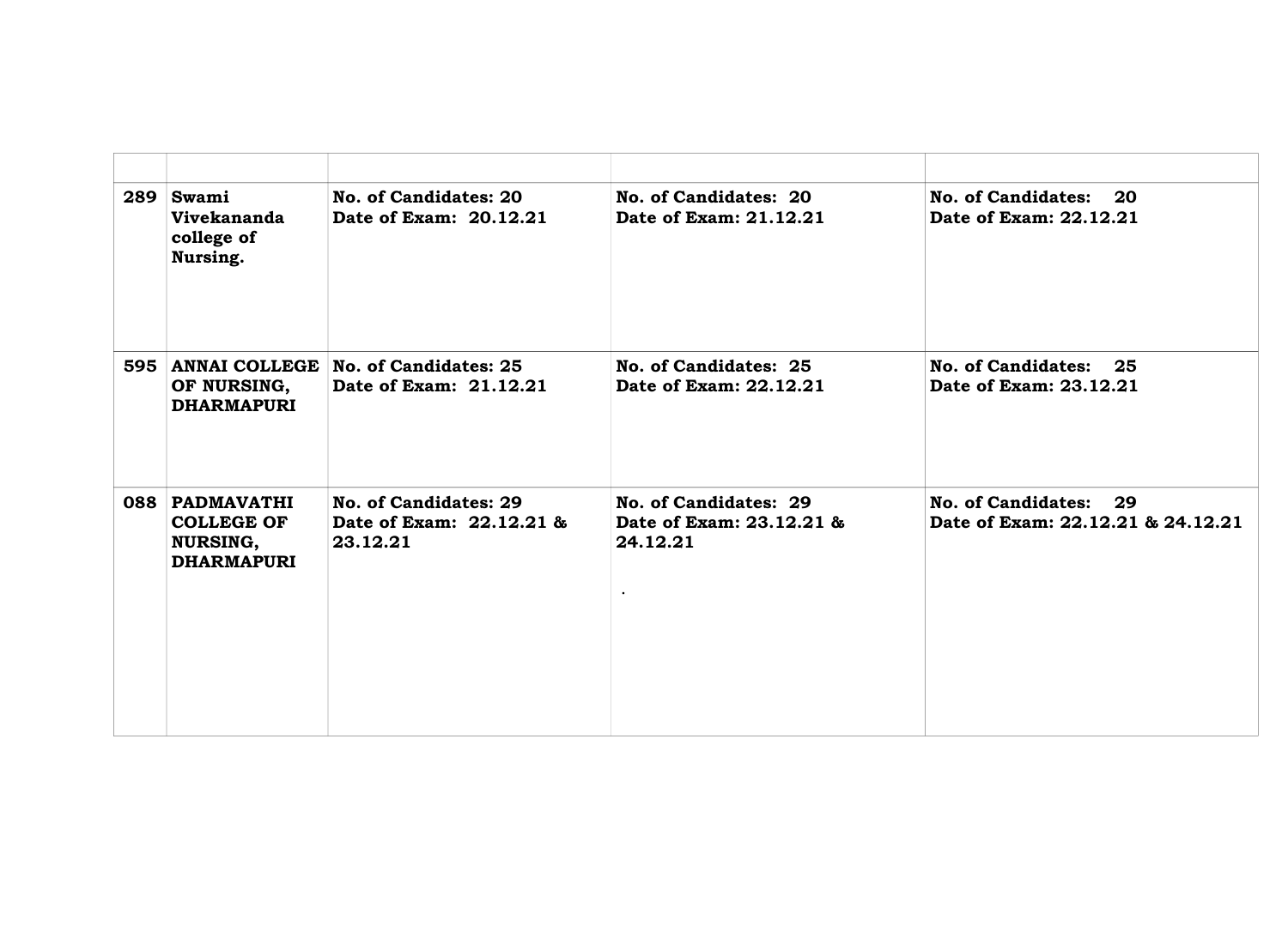|     | <b>KRISHNAGIRI</b>                                                               |                                                                             |                                                               |                                                            |  |
|-----|----------------------------------------------------------------------------------|-----------------------------------------------------------------------------|---------------------------------------------------------------|------------------------------------------------------------|--|
|     | <b>NAME OF THE</b><br>INST.                                                      | M.S.NSG.II (664721)                                                         | CH.H.NSG.(664722)                                             | M.H.N (664723)                                             |  |
| 467 | OF NURSING                                                                       | JEEVA COLLEGE No. of Candidates: 28<br>Date of Exam: 16.12.21 &<br>17.12.21 | No. of Candidates: 28<br>Date of Exam: 17.12.21 &<br>18.12.21 | No. of Candidates: 28<br>Date of Exam: 16.12.21 & 18.12.21 |  |
|     | <b>THIRUPUR</b>                                                                  |                                                                             |                                                               |                                                            |  |
| 65  | <b>BISHOP</b><br><b>COLLEGE OF</b><br>NURSING,<br>DHARAPURAM,<br><b>THIRUPUR</b> | No. of Candidates: 44<br>Date of Exam: 20.12.21 &<br>21.12.21               | No. of Candidates: 44<br>Date of Exam: 21.12.21 &<br>22.12.21 | No. of Candidates: 44<br>Date of Exam: 20.12.21 & 22.12.21 |  |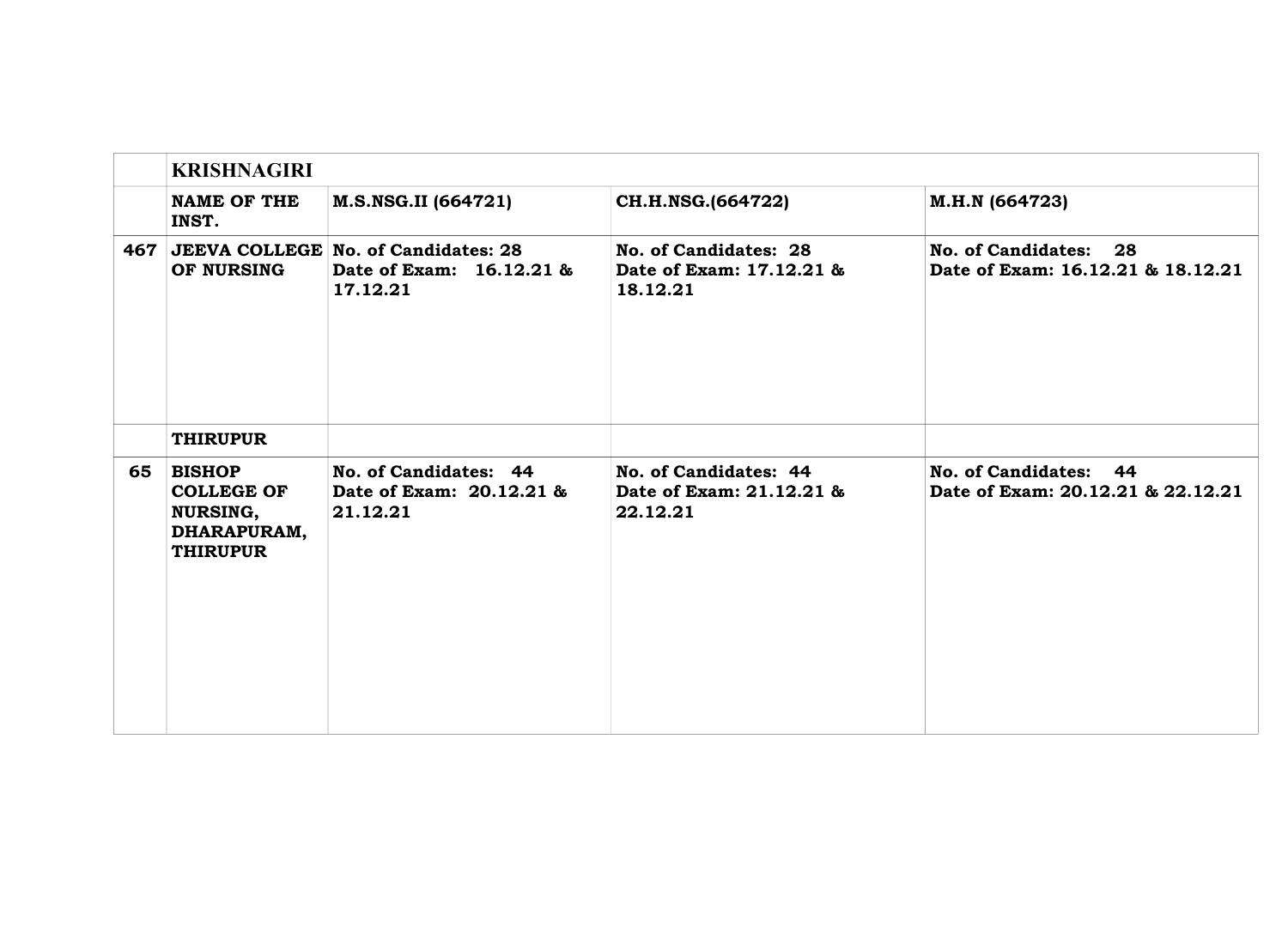| 340 MAHARANI<br><b>NURSING</b><br><b>COLLEGE</b>                      | No. of Candidates: 48<br>Date of Exam: 22.12.21,<br>23.12.21 & 24.12.21 | No. of Candidates: 50<br>& 24.12.21                                     | No. of Candidates: 49<br>Date of Exam: 22.12.21, 23.12.21 Date of Exam: 22.12.21, 23.12.21 &<br>24.12.21 |
|-----------------------------------------------------------------------|-------------------------------------------------------------------------|-------------------------------------------------------------------------|----------------------------------------------------------------------------------------------------------|
| 112 SARA COLLEGE<br>OF NURSING,<br><b>THIRUPUR</b>                    | No. of Candidates: 28<br>Date of Exam: 16.12.21,<br>17.12.21 & 18.12.21 | No. of Candidates: 28<br>Date of Exam: 16.12.21, 17.12.21<br>& 18.12.21 | No. of Candidates: 28<br>Date of Exam: 16.12.21, 17.12.21 &<br>18.12.21                                  |
| 278 SHIVPARVATHI<br><b>MANDRADIAR,</b><br><b>THIRUPUR</b>             | No. of Candidates: 37<br>Date of Exam: 20.12.21 &<br>21.12.21           | No. of Candidates: 37<br>Date of Exam: 21.12.21 &<br>22.12.21           | No. of Candidates: 37<br>Date of Exam: 20.12.21 & 22.12.21                                               |
| 623 REVATHI<br><b>COLLEGE OF</b><br><b>NURSING,</b><br><b>TIRUPUR</b> | No. of Candidates: 38<br>Date of Exam: 22.12.21 &<br>23.12.21           | No. of Candidates: 39<br>Date of Exam: 23.12.21 &<br>24.12.21           | No. of Candidates: 38<br>Date of Exam: 22.12.21 & 24.12.21                                               |